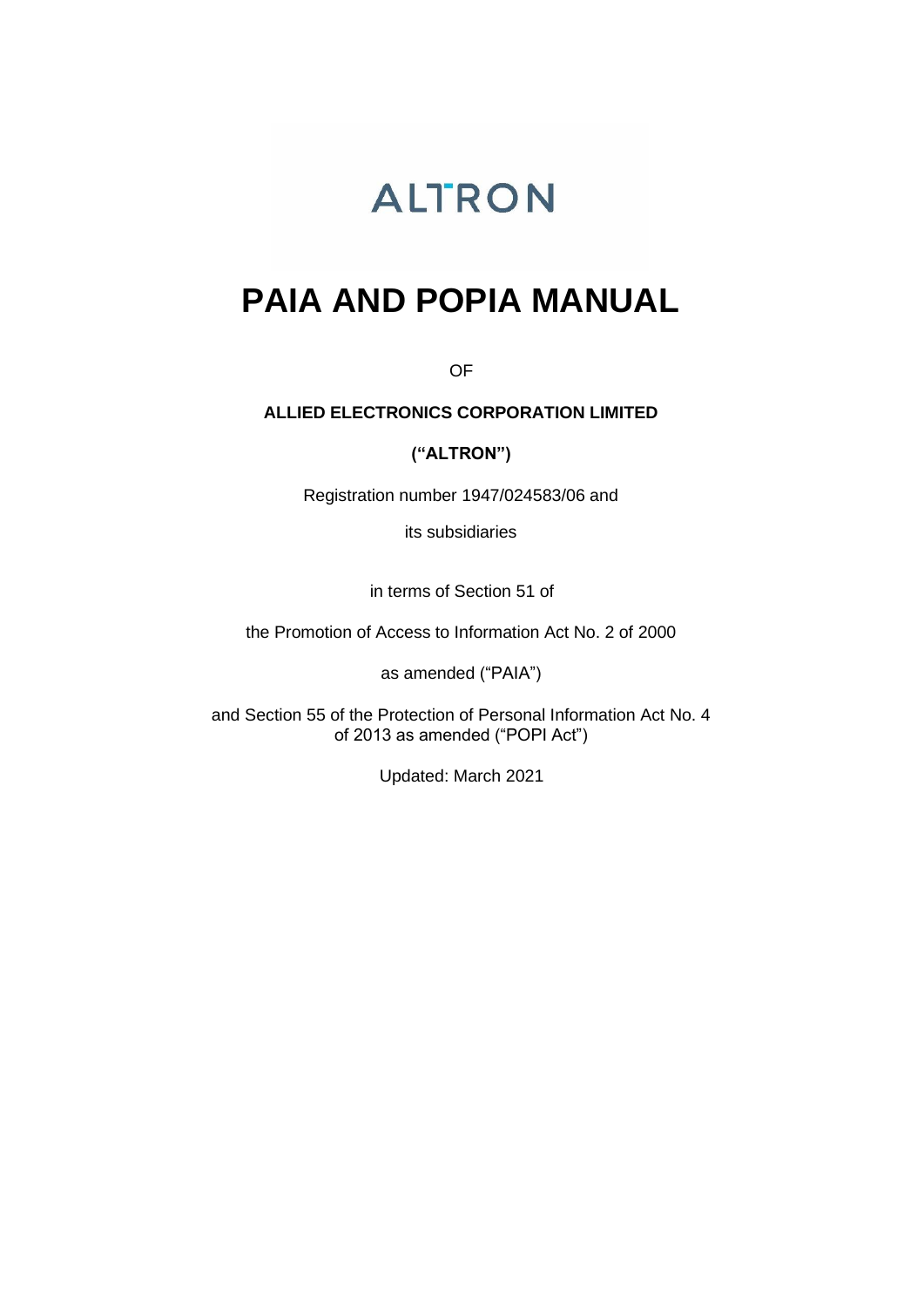#### **Copyright Notice**

Copyright Notice © 2021 Allied Electronics Corporation Ltd (**Altron**).

Copyright subsists in this document and in every part thereof.

This document or any part thereof may not be reproduced, transmitted, transcribed, or otherwise stored or translated into any language or computer language, in any form or by any means, without the prior written permission of **Altron.** 

Any unauthorised reproduction or adaptation of this document will constitute a copyright infringement and render the doer liable under both civil and criminal law.

Date of last review: 01 June 2021

Date of approval: …………………. 2021

**Approved By: \_\_\_\_\_\_\_\_\_\_\_\_\_\_\_\_\_\_\_\_\_\_**

**Mteto Nyati**  On behalf of Altron Executive Committee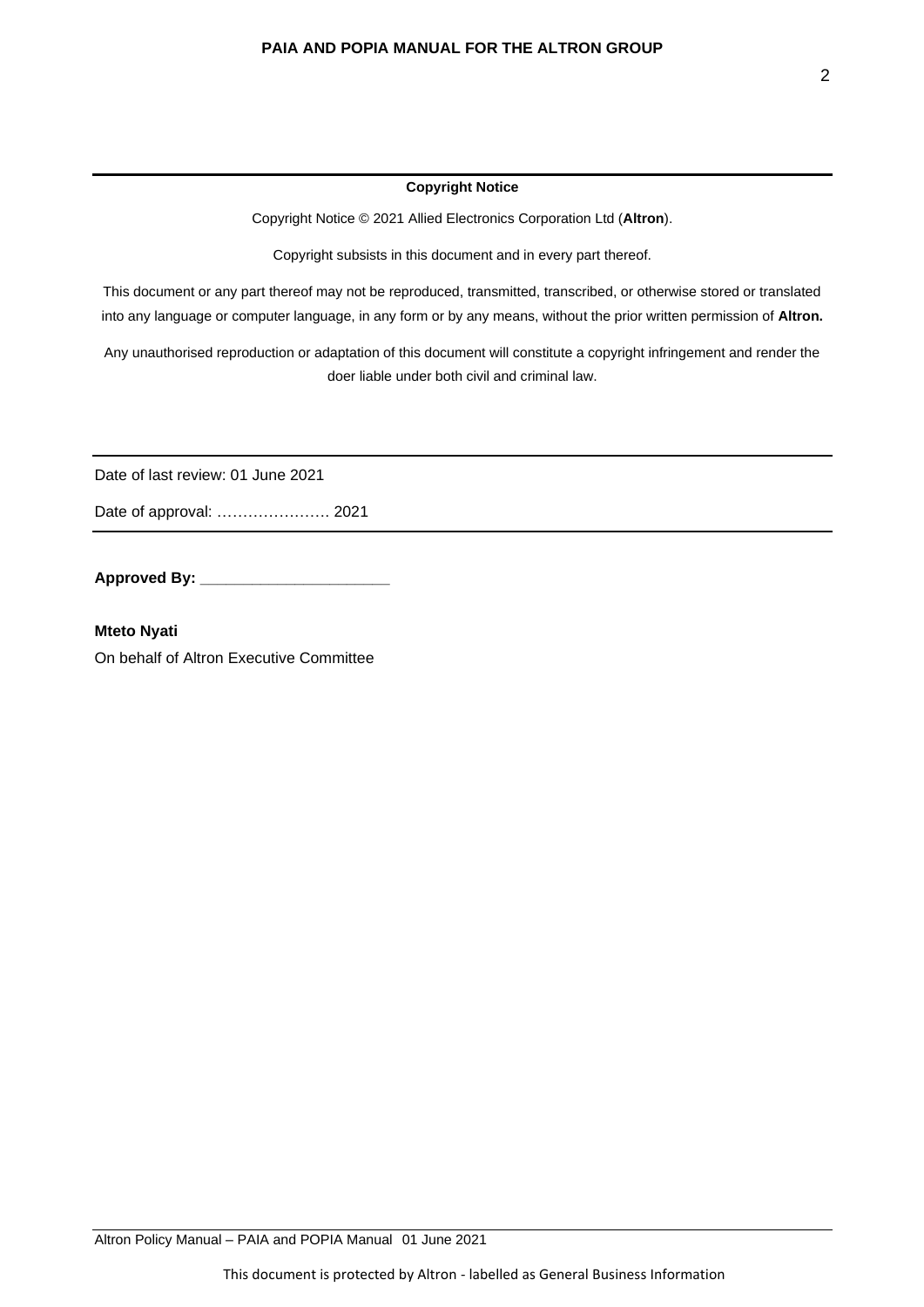#### *Table 1 - Revision History*

| <b>Version</b> | <b>Date</b> | <b>Revision Author</b> | <b>Summary of Changes</b>               |
|----------------|-------------|------------------------|-----------------------------------------|
| 1.0            | May 2021    |                        | Updated Policy to include POPIA changes |
| 1.1            |             |                        |                                         |
| 1.2            |             |                        |                                         |

# *Table 2 - Document Review List*

| Name & Surname | <b>Date</b> | <b>Designation</b> | <b>Business Area</b> |
|----------------|-------------|--------------------|----------------------|
|                |             |                    |                      |
|                |             |                    |                      |
|                |             |                    |                      |

# *Table 3 - Document Approval List*

| Name & Surname | <b>Date</b> | <b>Designation</b> | <b>Signature</b> |
|----------------|-------------|--------------------|------------------|
| 1.0            |             |                    |                  |
| 1.1            |             |                    |                  |
| 1.2            |             |                    |                  |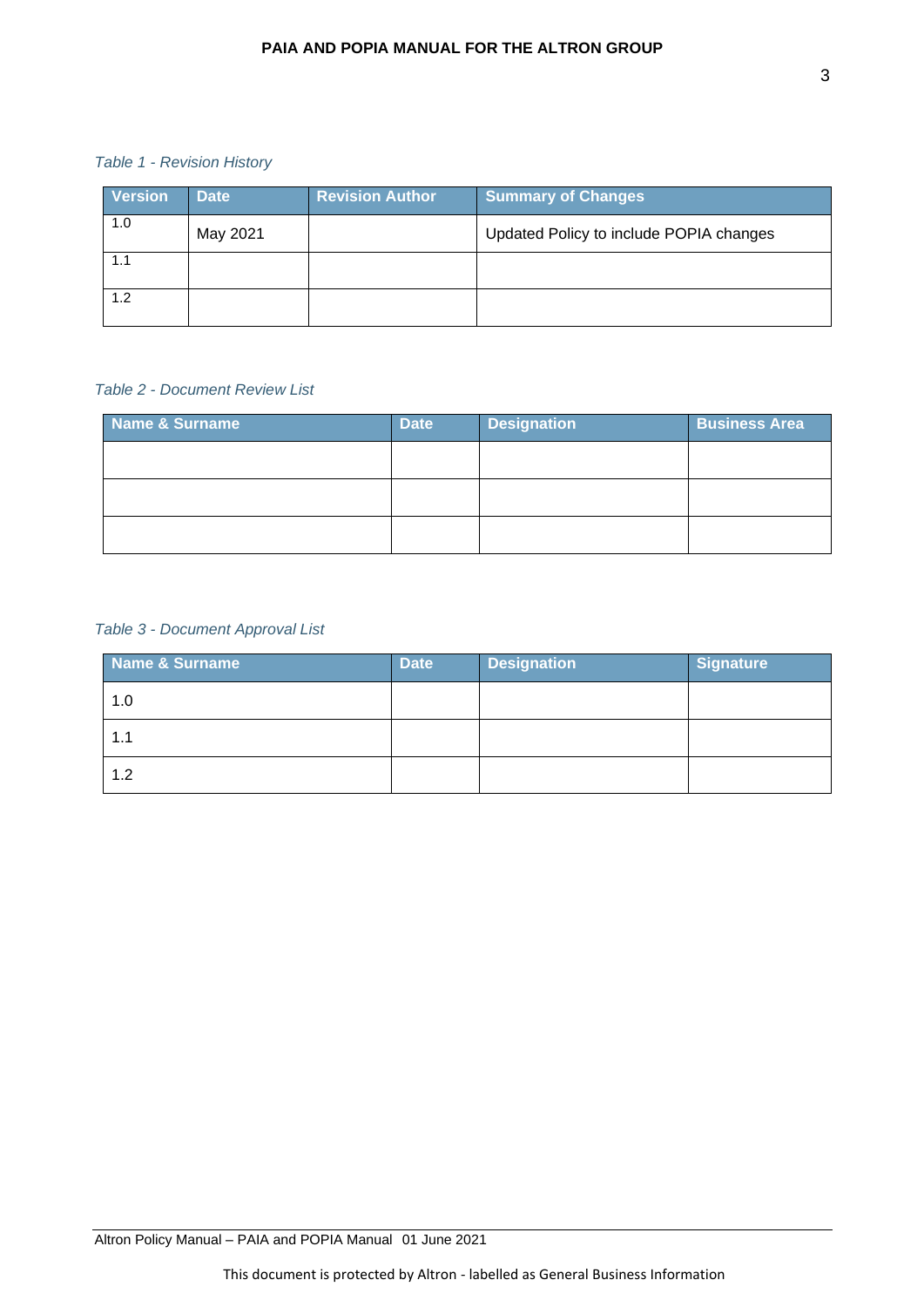# **Contents**

| 1.             |                                                                                        |
|----------------|----------------------------------------------------------------------------------------|
| 1.1            |                                                                                        |
| 1.2            |                                                                                        |
| 1.2.1          |                                                                                        |
| 1.2.2          |                                                                                        |
| 1.2.3          |                                                                                        |
| 1.2.4          |                                                                                        |
| 1.2.5          |                                                                                        |
| 1.2.6          |                                                                                        |
| 1.2.7          |                                                                                        |
| 2.             |                                                                                        |
| 3.             |                                                                                        |
| 4.             |                                                                                        |
| 5.             |                                                                                        |
| 6.             | FORM OF REQUEST: PAIA SECTION 18 AND 53 (1) (ALSO APPLICABLE TO POPI ACT SECTION 23)14 |
| 7 <sub>1</sub> |                                                                                        |
| 7.1            |                                                                                        |
| 7.2            |                                                                                        |
| 7.3            |                                                                                        |
| 7.4            |                                                                                        |
| 7.5            |                                                                                        |
| 7.6            |                                                                                        |
| 8.             |                                                                                        |
|                | ANNEXURE A: PAIA FORM C: REQUEST FOR ACCESS TO RECORED OF PRIVATE BODY17               |
|                | ANNEXURE B: POPIA FORM 1: OBJECTION TO THE PROCESSING OF PERSONAL INFORMATION21        |
|                | ANNEXURE C: POPIA FORM 2: REQUEST FOR CORRECTION OR DELETION OF PERSONAL INFORMATION23 |
|                |                                                                                        |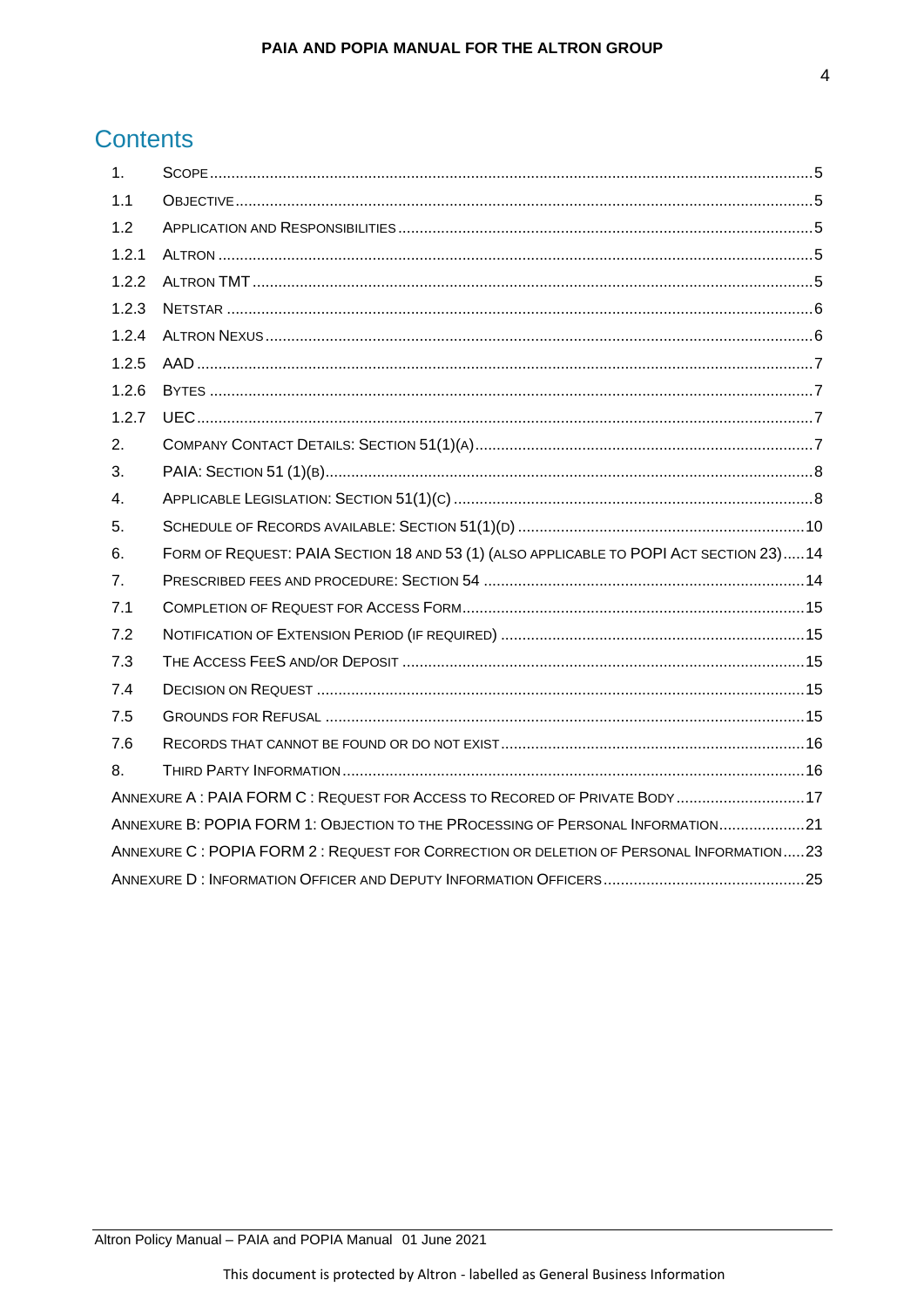### <span id="page-4-0"></span>**1. SCOPE**

#### <span id="page-4-1"></span>**1.1 OBJECTIVE**

The purpose of this document is to serve as the Manual for Allied Electronics Corporation Limited ("Alton") and its subsidiaries (also known as operating companies) altogether referred to as the Group as required in terms of Section 51 of the Promotion of Access to Information Act No: 2 of 2000 ("PAIA") in order to promote the right of access to information, giving effect to the constitutional right in terms of section 32 of the Constitution of the Republic of South Africa Act No: 108 of 1996 ("the Constitution")

Section 9 of PAIA limits the right to access information, such justifiable limitations includes commercial confidentiality, good governance and the protection of personal information as prescribed by the Protection of Personal Information Act No: 4 of 2013 ("POPIA").

This Manual sets out the responsibilities of the Altron Group appointed Information Officers who will take up the duties mandated in PAIA and POPIA, to ensure compliance with PAIA and POPIA.

This Manual provides a reference to the records held by the Altron Group and the procedures that need to be followed to request access to such records.

Altron respects the privacy of personal information, refer to the Altron Privacy Policy (https://www.altron.com/privacy-policy/) for details on how Altron collects and uses personal information, with whom it is shared, and data subject choices and rights in relation to their personal information.

#### <span id="page-4-2"></span>**1.2 APPLICATION AND RESPONSIBILITIES**

Altron and its wholly owned subsidiaries, Altron TMT Holdings (Pty) Ltd, Altron TMT SA Group (Pty) Ltd, Bytes Technology Group (Pty) Ltd ("BTG"), Altron TMT (Pty) Ltd ("Altron TMT"), Netstar Group (Pty) Ltd ("Netstar"), Altron Nexus (Pty) Ltd ("Nexus") and Arrow Altech Distribution (Pty) Ltd ("AAD") ["all of which will be referred to collectively as sub-holdings"], conducts business in the information and communications technology ("ICT") and electronic components distribution industries.

Under each sub-holding are several subsidiaries and operating divisions. For purposes of this Manual, Altron, Altron TMT, Netstar, Altron Nexus and AAD and their subsidiaries and divisions will individually and collectively be referred to as "the Group". Accordingly, the active (not dormant) operating subsidiaries and divisions covered by this Manual are:

#### <span id="page-4-3"></span>**1.2.1 ALTRON**

| Operating subsidiaries and/or divisions        | <b>Registration number</b> |
|------------------------------------------------|----------------------------|
| Allied Electronics Corporation Limited         | 1947/024583/06             |
| Altron Finance Proprietary Limited             | 1969/014983/07             |
| Altron Management Services Proprietary Limited | 1971/013786/07             |

#### <span id="page-4-4"></span>**1.2.2 ALTRON TMT**

| <b>Operating subsidiaries and/or divisions</b>                                                      | <b>Registration number</b> |
|-----------------------------------------------------------------------------------------------------|----------------------------|
| Altron TMT Holdings Proprietary Limited<br>(Formerly Allied Technologies Limited)                   | 1946/020415/07             |
| Altron TMT SA Group Proprietary Limited<br>(Formerly Bytes Technology Group South Africa (Pty) Ltd) | 2003/027603/07             |
| Altron TMT Proprietary Limited                                                                      | 1984/003805/07             |
| Altron Management Services,<br>a division of Altron TMT Proprietary Limited                         |                            |
| Altron Group Services,<br>a division of Altron TMT Proprietary Limited                              |                            |
| Netstar International,<br>a division of Altron TMT Proprietary Limited                              |                            |

Altron Policy Manual – PAIA and POPIA Manual 01 June 2021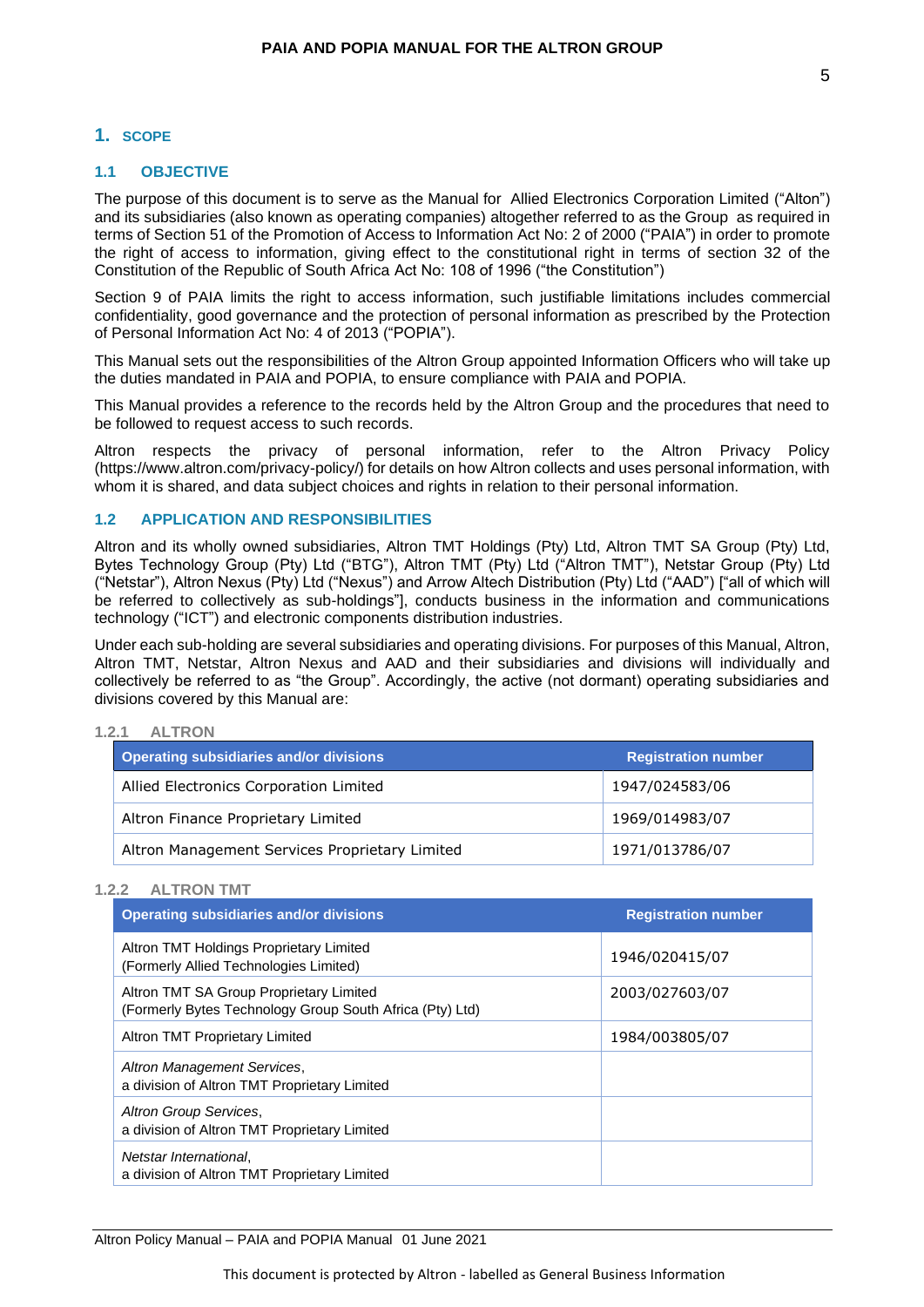| <b>Operating subsidiaries and/or divisions</b>                                                                                                                        | <b>Registration number</b> |
|-----------------------------------------------------------------------------------------------------------------------------------------------------------------------|----------------------------|
| Altron Document Solutions,<br>a division of Altron TMT Proprietary Limited                                                                                            |                            |
| Altron Managed Solutions,<br>a division of Altron TMT Proprietary Limited                                                                                             |                            |
| Altron People Solutions,<br>a division of Altron TMT Proprietary Limited                                                                                              |                            |
| Altron Systems Integration,<br>a division of Altron TMT Proprietary Limited (incorporating the<br>former Bytes Universal Systems, a division of Altron TMT (Pty) Ltd) |                            |
| Altron Healthtech,<br>a division of Altron TMT Proprietary Limited                                                                                                    |                            |
| Altron Fintech,<br>a division of Altron TMT Proprietary Limited                                                                                                       |                            |
| Altron Karabina,<br>a division of Altron TMT Proprietary Limited                                                                                                      |                            |
| Altron Security,                                                                                                                                                      |                            |
| a division of Altron TMT Proprietary Limited                                                                                                                          |                            |
| Altech Autopage Cellular Proprietary Limited                                                                                                                          | 1993/006786/07             |
| Bytes Systems Integration (Pty) Ltd                                                                                                                                   | 1995/012031/07             |

#### <span id="page-5-0"></span>**1.2.3 NETSTAR**

| <b>Operating subsidiaries and/or divisions</b>                                                                                                                                                                            | <b>Registration number</b>                                         |
|---------------------------------------------------------------------------------------------------------------------------------------------------------------------------------------------------------------------------|--------------------------------------------------------------------|
| Netstar Group Proprietary Limited                                                                                                                                                                                         | 2010/009067/07                                                     |
| Netstar Proprietary Limited                                                                                                                                                                                               | 1992/001223/07                                                     |
| Netstar International (Pty) Ltd (holder of foreign subsidiaries)<br>Netstar Australia Holdings (Pty) Ltd<br>$\bullet$<br>Netstar Australia (Pty) Ltd<br>٠<br>Fleet Logistics (Pty) Ltd t/a EZY2C (Australia)<br>$\bullet$ | 2010/008979/07<br>ACN 631882721<br>ACN 091898547<br>ACN110 455 591 |
| Autopage (Cape) Proprietary Limited                                                                                                                                                                                       | 1983/005492/07                                                     |
| Netstar Group Proprietary Limited                                                                                                                                                                                         | 2010/009067/07                                                     |

#### <span id="page-5-1"></span>**1.2.4 ALTRON NEXUS**

| Operating subsidiaries and/or divisions                                      | <b>Registration number</b> |
|------------------------------------------------------------------------------|----------------------------|
| Altron Nexus Proprietary Limited                                             | 2009/020638/07             |
| Altron Nexus Solutions,<br>a division of Altron Nexus Proprietary Limited    |                            |
| Altron Nexus Distributors,<br>a division of Altron Nexus Proprietary Limited |                            |
| Altron Nexus @Connect,<br>a division of Altron Nexus Proprietary Limited     |                            |
| Altech Fleetcall Proprietary Limited                                         | 1993/004466/07             |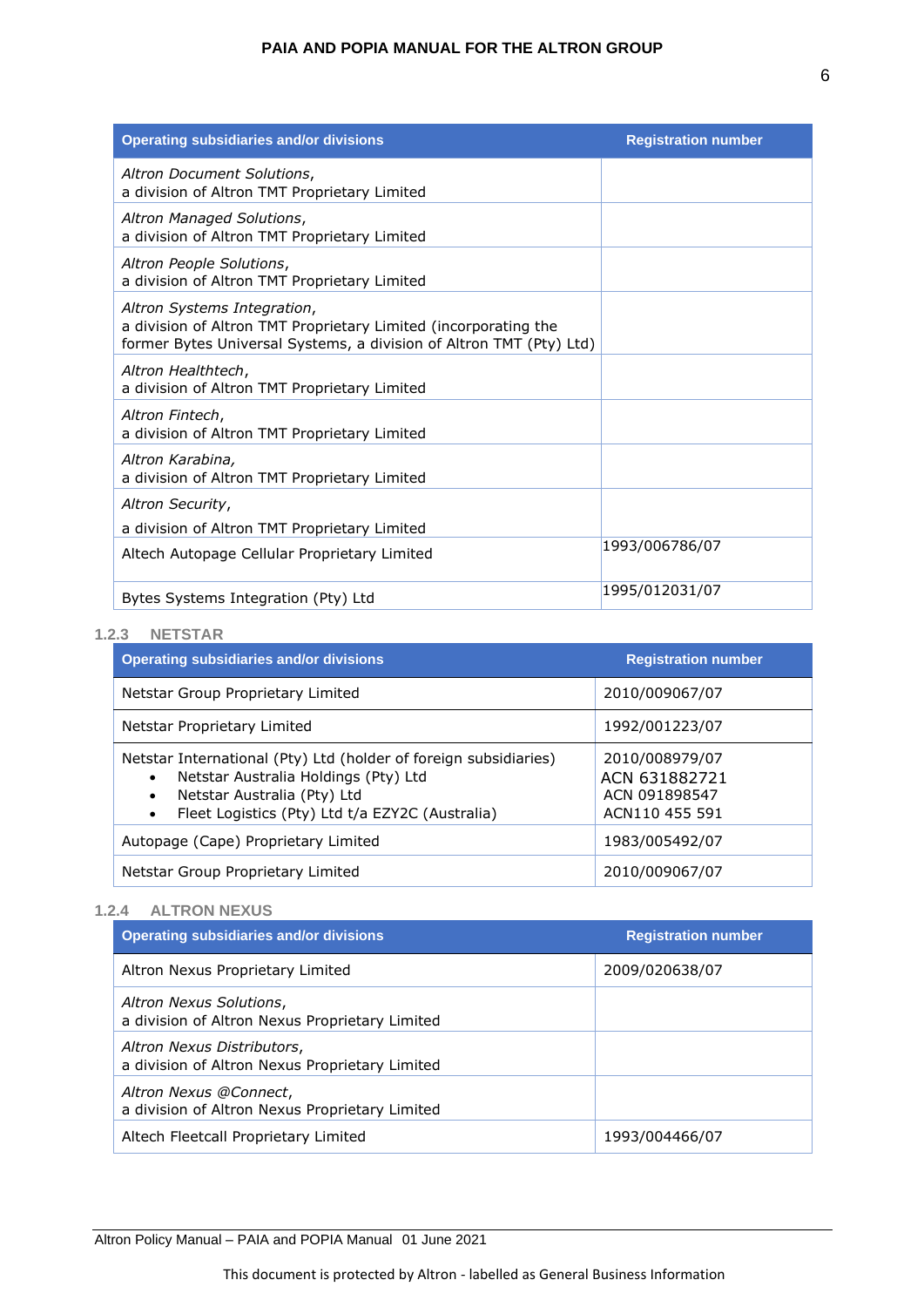| Altron Nexus Smart Cities Proprietary Limited | 1964/001065/07 |
|-----------------------------------------------|----------------|
|-----------------------------------------------|----------------|

# <span id="page-6-0"></span>**1.2.5 AAD**

| <b>Operating subsidiaries and/or divisions</b> | <b>Registration number</b> |
|------------------------------------------------|----------------------------|
| Arrow Altech Holdings Proprietary Limited      | 1997/000401/07             |
| Arrow Altech Distribution Proprietary Limited  | 1997/000402/07             |
| Erf 211 Hughes Proprietary Limited             | 1991/001362/07             |

#### <span id="page-6-1"></span>**1.2.6 BYTES**

| <b>Operating subsidiaries and/or divisions</b>                                                                     | <b>Registration number</b>   |
|--------------------------------------------------------------------------------------------------------------------|------------------------------|
| Bytes Technology Group Proprietary Limited<br>(in which the Group's interests outside of South Africa are<br>held) | 1911/003874/07               |
| Altron Africa Limited (Mauritius) (incorporating its<br>division BTG EMEA (Mauritius)                              | 17650/07                     |
| Altron BTG Kenya Limited<br>$\bullet$                                                                              | CPR/2011/59275<br>627083     |
| <b>Bytes Technology Group Emirates LLC</b><br>Altron Technologies Namibia (Pty) Ltd<br>$\bullet$                   | 79/164                       |
| Bytes Technology Group Mocambique Limitada<br>Altron Botswana (Pty) Ltd<br>$\bullet$                               | 5571/MP/G/2001<br>CO.97/2046 |
| Altron Tanzania Limited                                                                                            | 140513679                    |
| Altron Technologies Zambia Limited<br>Altron Lesotho (Pty) Ltd                                                     | 120190008538<br>69704        |
| Altron Eswatini Proprietary Limited<br>Altron Rwanda Limited                                                       | R7/55748                     |
| Altron Technologies Limited (Incorporated in Malawi)                                                               | 110355867<br>TMBRS1011907    |
| <b>Altron Security Limited</b><br>Altron Europe Limited                                                            | 12763151                     |
|                                                                                                                    | 12811819                     |

#### <span id="page-6-2"></span>**1.2.7 UEC**

| Operating subsidiaries and/or divisions | <b>Registration number</b> |
|-----------------------------------------|----------------------------|
| Altech Multimedia Proprietary Limited   | 1988/001568/07             |

# <span id="page-6-3"></span>**2. COMPANY CONTACT DETAILS: SECTION 51(1)(A)**

The Chief Executive Officer of Altron, as Head of Altron as defined in the Act and in accordance with a resolution of the Altron Board has duly authorised the contact person below to ensure that the Act is complied with vis-a-vis the Group:

> Contact Person Mr S Manne Designation Group Information Officer Physical Address Altron Campus 20 Woodlands Drive Woodlands Office Park Woodmead Gauteng 2191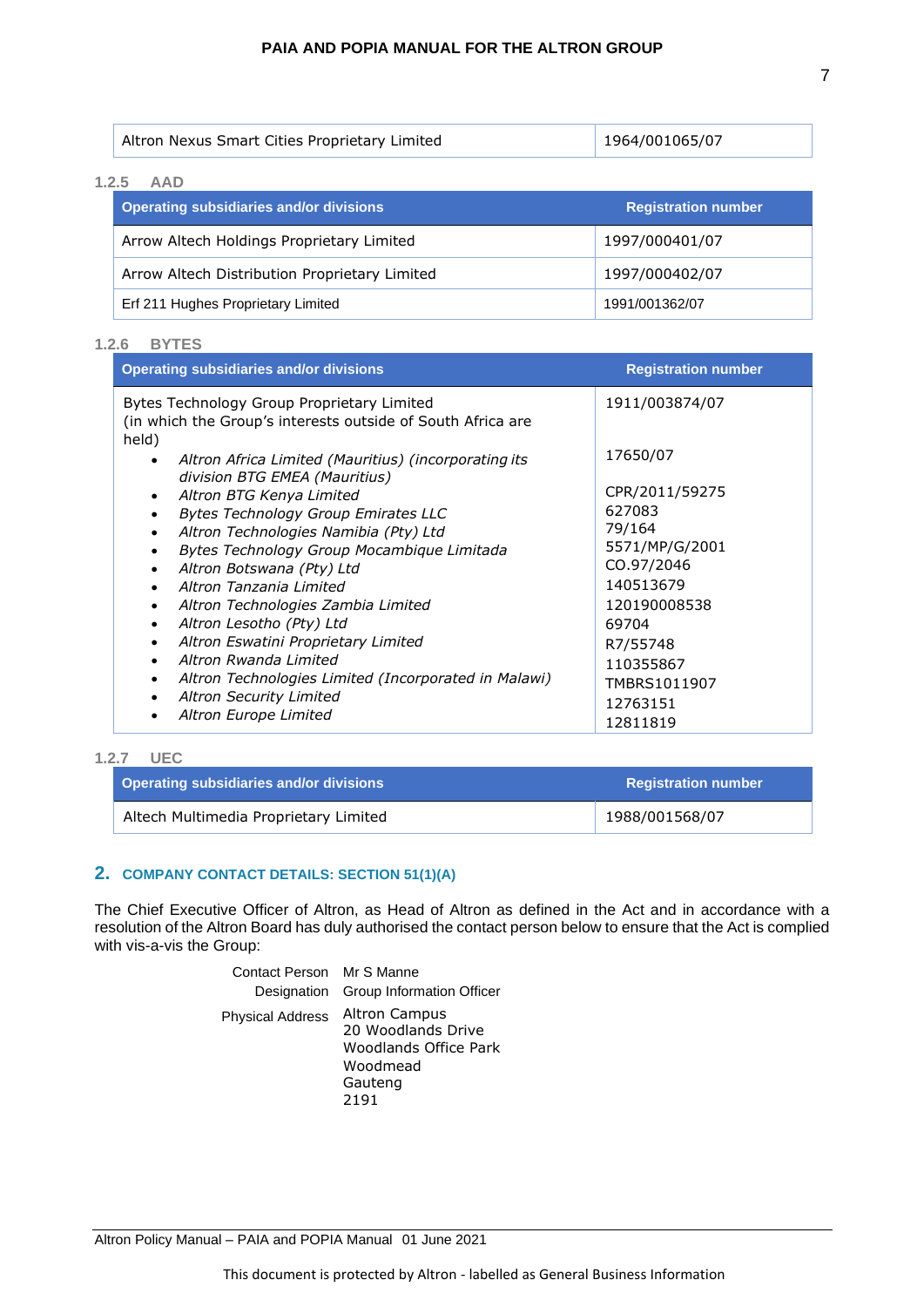Postal Address P O Box 981 Houghton 2041 SOUTH AFRICA Telephone +27 11 645 3600 E-mail address [PrivacyOffice@Altron.com](mailto:PrivacyOffice@Altron.com) Website address [www.altron.com.](http://www.altron.com/)

The detail regarding the subsidiary Information Officers is provided in Annexure D.

#### <span id="page-7-0"></span>**3. PAIA: SECTION 51 (1)(B)**

PAIA grants a requester access to records of a private body, if the record is required for the exercise or protection of any rights. If a public body lodges a request, the public body must be acting in the public interest. For purposes of PAIA, Altron and all its subsidiaries are private bodies.

Requests in terms of PAIA shall be made in accordance with the prescribed procedures, at the rates provided. The forms and tariffs are dealt with in paragraphs 6 and 7 of this Manual.

Section 23 of POPIA (read with sections 18 and 53 of PAIA), grants a data subject (a customer, employee or third party) a right to request confirmation of records containing their personal information being held by the Group, which confirmation shall be provided free of charge. The requester can subsequently request a copy of the record or a description of the personal information contained within the record, subject to the fees prescribed by PAIA.

Requesters are referred to the Guide in terms of Section 10 of PAIA which has been compiled by the South African Human Rights Commission ("SAHRC"), which contains information for the purposes of exercising Constitutional Rights. The Guide is available from the SAHRC or at their website at [http://www.sahrc.org.za/.](http://www.sahrc.org.za/)

The contact details of the SAHRC are:

| <b>Physical Address</b> | The South African Human Rights Commission<br>Braampark Forum 3 |
|-------------------------|----------------------------------------------------------------|
|                         | 33 Hoofd Street                                                |
|                         | Braamfontein, Johannesburg                                     |
| Postal Address          | Private Bag X2700 Houghton, 2041                               |
| Telephone               | +27 11 877 3600                                                |
| Fax                     | +27 11 403 0668                                                |
| Website address         | www.sahrc.org.za                                               |

#### <span id="page-7-1"></span>**4. APPLICABLE LEGISLATION: SECTION 51(1)(C)**

Records are available in accordance with the following current South African legislation and any amendments thereof and regulations thereto (only to the extent that the relevant Act is applicable, and which therefore makes disclosure of records compulsory):

| <b>No</b> | <b>Reference</b> | Act                                        |
|-----------|------------------|--------------------------------------------|
|           | No 26 of 2005    | <b>Auditing Professions Act</b>            |
| 2         | No. 75 of 1997   | Basic Conditions of Employment Act         |
| 3         | No. 53 of 2003   | Broad-Based Black Economic Empowerment Act |
|           | No. 71 of 2008   | Companies Act                              |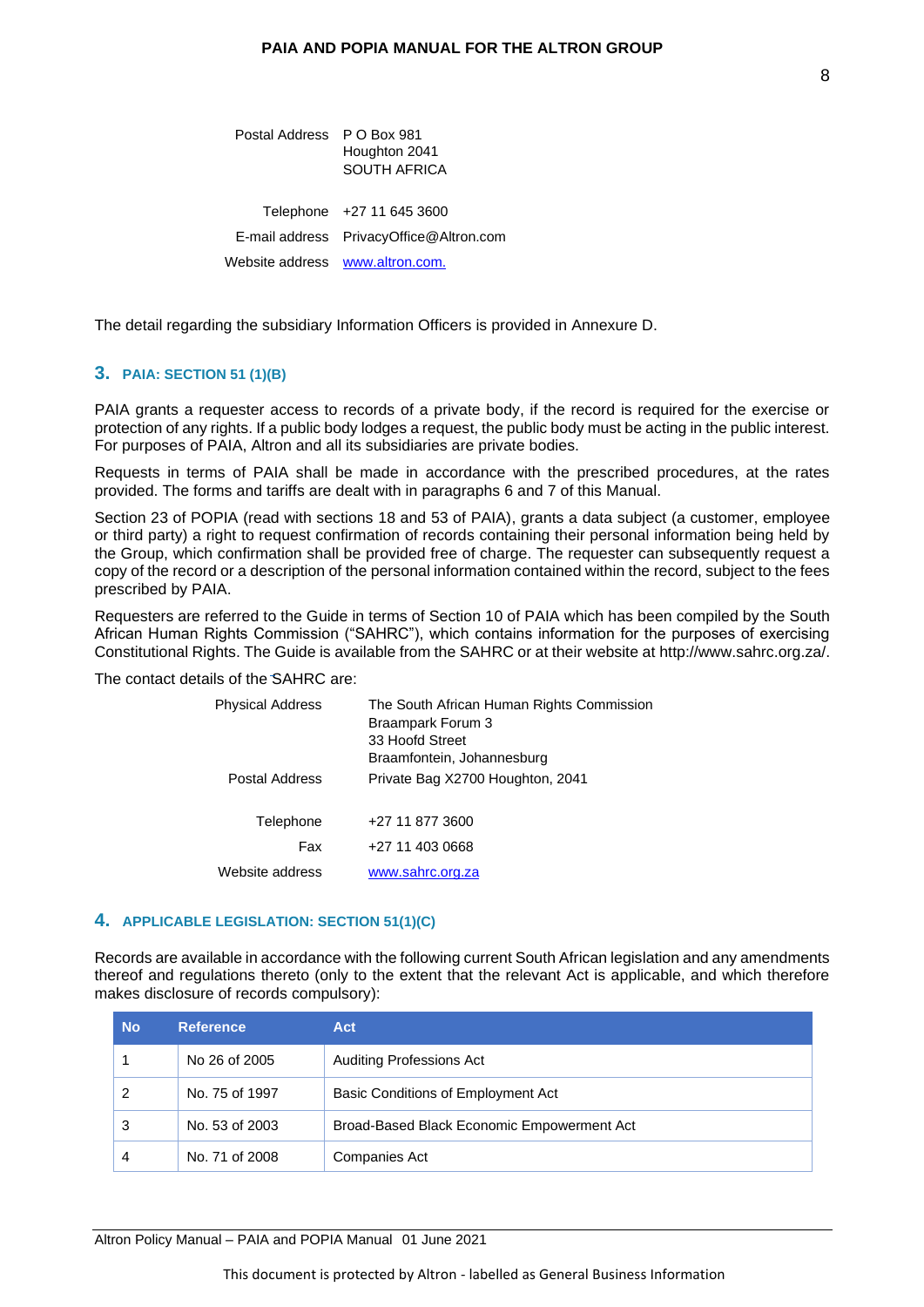| No | <b>Reference</b> | <b>Act</b>                                                                                               |
|----|------------------|----------------------------------------------------------------------------------------------------------|
| 5  | No. 130 of 1993  | Compensation for Occupational Injuries and Diseases Act                                                  |
| 6  | No. 89 of 1998   | <b>Competition Act</b>                                                                                   |
| 7  | No 108 of 1996   | Constitution of the Republic of South Africa                                                             |
| 8  | No. 68 of 2008   | <b>Consumer Protection Act</b>                                                                           |
| 9  | No 91 of 1964    | <b>Customs and Excise Act</b>                                                                            |
| 10 | No 36 of 2005    | Electronic Communications Act                                                                            |
| 11 | No. 25 of 2002   | Electronic Communications and Transactions Act                                                           |
| 12 | No. 55 of 1998   | <b>Employment Equity Act</b>                                                                             |
| 13 | No. 38 of 2001   | Financial Intelligence Centre Act                                                                        |
| 14 | No. 15 of 1973   | Hazardous Substances Act                                                                                 |
| 15 | No 68 of 1962    | <b>Identification Act</b>                                                                                |
| 16 | No. 58 of 1962   | Income Tax Act                                                                                           |
| 17 | No. 24 of 1936   | Insolvency Act                                                                                           |
| 18 | No 38 of 1997    | Intellectual Property Laws Amendment Act                                                                 |
| 19 | No. 66 of 1995   | <b>Labour Relations Act</b>                                                                              |
| 20 | No. 131 of 1998  | <b>Medical Schemes Act</b>                                                                               |
| 21 | No. 34 of 2005   | <b>National Credit Act</b>                                                                               |
| 22 | No. 107 of 1998  | National Environment Management Act                                                                      |
| 23 | No. 39 of 2004   | National Environmental Management: Air Quality Act                                                       |
| 24 | No. 59 of 2008   | National Environmental Management: Waste Act                                                             |
| 25 | No. 61 of 2003   | National Health Act                                                                                      |
| 26 | No. 36 of 1998   | <b>National Water Act</b>                                                                                |
| 27 | No. 85 of 1993   | Occupational Health and Safety Act                                                                       |
| 28 | No. 24 of 1956   | Pension Funds Act                                                                                        |
| 29 | No. 4 of 2013    | Protection of Personal Information Act                                                                   |
| 28 | No. 68 of 1969   | Prescription Act                                                                                         |
| 29 | No. 2 of 2000    | Promotion of Access to Information Act                                                                   |
| 30 | No. 26 of 2000   | <b>Protected Disclosures Act</b>                                                                         |
| 31 | No. 70 of 2002   | Regulation of Interception of Communications and Provision of<br>Communication - Related Information Act |
| 32 | No. 36 of 2004   | Securities Services Act                                                                                  |
| 33 | No. 97 of 1998   | <b>Skills Development Act</b>                                                                            |
| 34 | No. 9 of 1999    | Skills Development Levies Act                                                                            |

This document is protected by Altron - labelled as General Business Information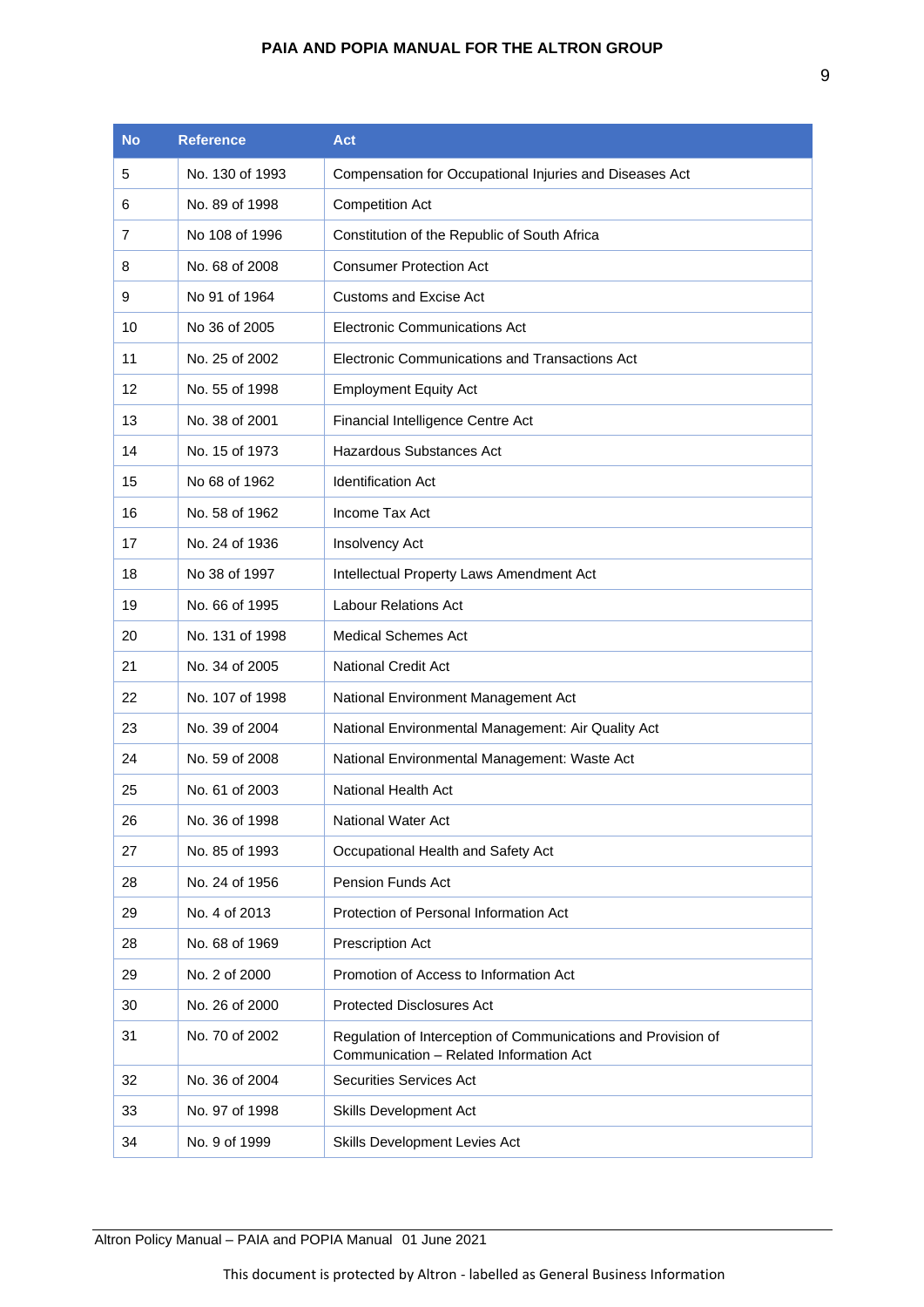| <b>No</b> | <b>Reference</b> | Act                                      |
|-----------|------------------|------------------------------------------|
| 35        | No. 4 of 2002    | Unemployment Insurance Contributions Act |
| -36       | No. 89 of 1991   | Value Added Tax Act                      |

# <span id="page-9-0"></span>**5. SCHEDULE OF RECORDS AVAILABLE: SECTION 51(1)(D)**

The following categories of records are automatically available without a person having to request access in terms of PAIA:

| <b>Category</b>                                    | <b>Records</b>                                                                                                                                                                                                                        |
|----------------------------------------------------|---------------------------------------------------------------------------------------------------------------------------------------------------------------------------------------------------------------------------------------|
| Listed company records<br>available for inspection | Share register<br>Monthly download from STRATE                                                                                                                                                                                        |
|                                                    | Dividend register<br>Annual register as supplied by the transfer secretaries                                                                                                                                                          |
|                                                    | <b>Financial statements</b><br>Integrated annual report<br>Interim report and results<br>Annual financial results announcement<br>Trading statements and business updates published (including where<br>appropriate profit forecasts) |
|                                                    | JSE news (SENS)<br>Appointments/resignation of directors<br>Share dealings of directors                                                                                                                                               |
|                                                    | Dividend declarations                                                                                                                                                                                                                 |
|                                                    | Announcements<br><b>Rights offers</b><br>Mergers and acquisitions<br>Share placing<br>Claw-back offers Schemes<br>of arrangement Prelisting<br>statements                                                                             |
|                                                    | Corporate transactions<br>Circulars to shareholders<br>Notices of general meetings                                                                                                                                                    |
|                                                    | Shareholders' meeting minutes (For shareholders only)<br>Special and general meetings of the company<br>Annual general meeting of the company                                                                                         |
| <b>Auditors</b>                                    | The company's current auditors are:                                                                                                                                                                                                   |
|                                                    | PricewaterhouseCoopers Inc.<br>Waterfall City Heliport<br>4 Lisbon Lane<br>Jukskei View                                                                                                                                               |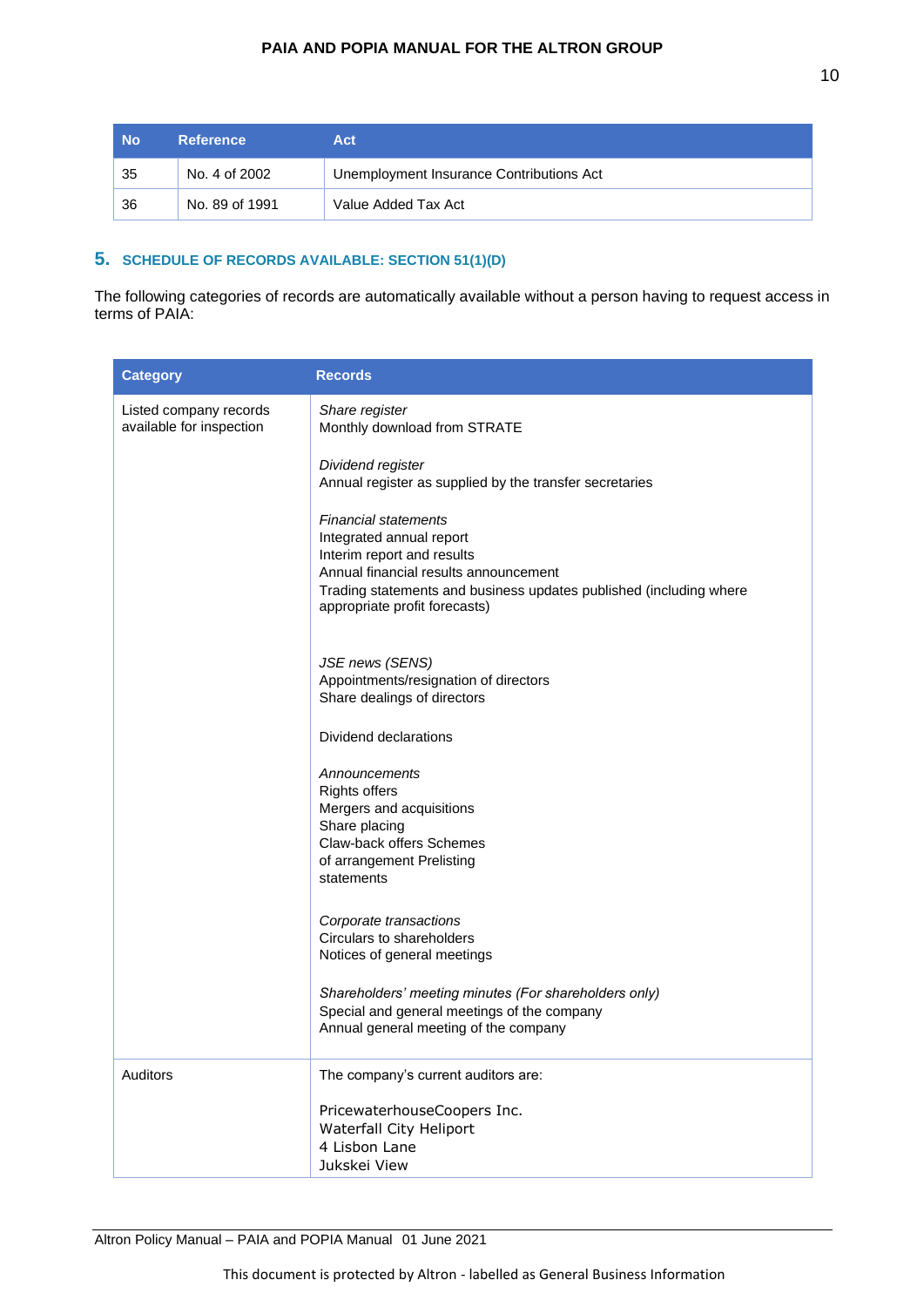| <b>Category</b> | <b>Records</b>                         |  |
|-----------------|----------------------------------------|--|
|                 | Midrand<br>2090<br><b>SOUTH AFRICA</b> |  |

Records are subject to the Altron Record Policies, Procedures and Processes, and will be access controlled depending on the classification.

The Group has in its possession the following categories of records on the subject matters referred to hereunder and for which a request for access needs to be made in terms of PAIA or the POPI Act:

| <b>Category</b>                            | <b>Records</b>                                                                                                                                                                                                                                                                                                                                                                                                                                                                                                                                                                                                                     |
|--------------------------------------------|------------------------------------------------------------------------------------------------------------------------------------------------------------------------------------------------------------------------------------------------------------------------------------------------------------------------------------------------------------------------------------------------------------------------------------------------------------------------------------------------------------------------------------------------------------------------------------------------------------------------------------|
| Accounting                                 | The Accounting department maintains financial and management accounts for<br>the Group and provides back-office activities that support Integrated Treasury<br>and Cash Management. Corporate Account records comprise the following<br>main categories: $\square$<br><b>Accounting Records</b><br><b>Consolidation Records</b><br>General Correspondence<br>Internal Reports and Communications<br><b>Investment Records</b><br><b>Management Reports</b><br>$\bullet$<br><b>PAYE Records</b><br><b>Tax Records</b><br><b>Transactional Records</b><br>Treasury Dealing and Settlement Records<br>$\bullet$<br><b>VAT Records</b> |
| <b>Chief Executive Officer's</b><br>office | The Chief Executive's office records comprise the following main<br>categories:<br><b>Administration Records</b><br>$\bullet$<br><b>Financial Reports</b><br>Internal Reports and Communications<br><b>Research Records</b><br>Sponsorship Records<br><b>Statutory Records</b><br>$\bullet$                                                                                                                                                                                                                                                                                                                                        |
| Company investments                        | List of subsidiary companies, associates and joint ventures                                                                                                                                                                                                                                                                                                                                                                                                                                                                                                                                                                        |
| <b>Company Secretary</b>                   | The Company Secretary provides company secretarial services to the<br>Group. Company Secretary records comprise of the following main<br>categories:<br><b>Relevant Contracts and Agreements</b><br>General Correspondence<br>$\bullet$<br>Internal Reports and Communications<br>$\bullet$<br><b>Investment Records</b><br>Minute Books<br>Proxy forms<br>$\bullet$<br>Records relating to appointment of Directors<br>Records of resolutions<br><b>Share Registration Records</b><br>$\bullet$<br><b>Statutory Records</b><br>Long-term share based incentive schemes.<br>Copies of the relevant trust deeds and rules.          |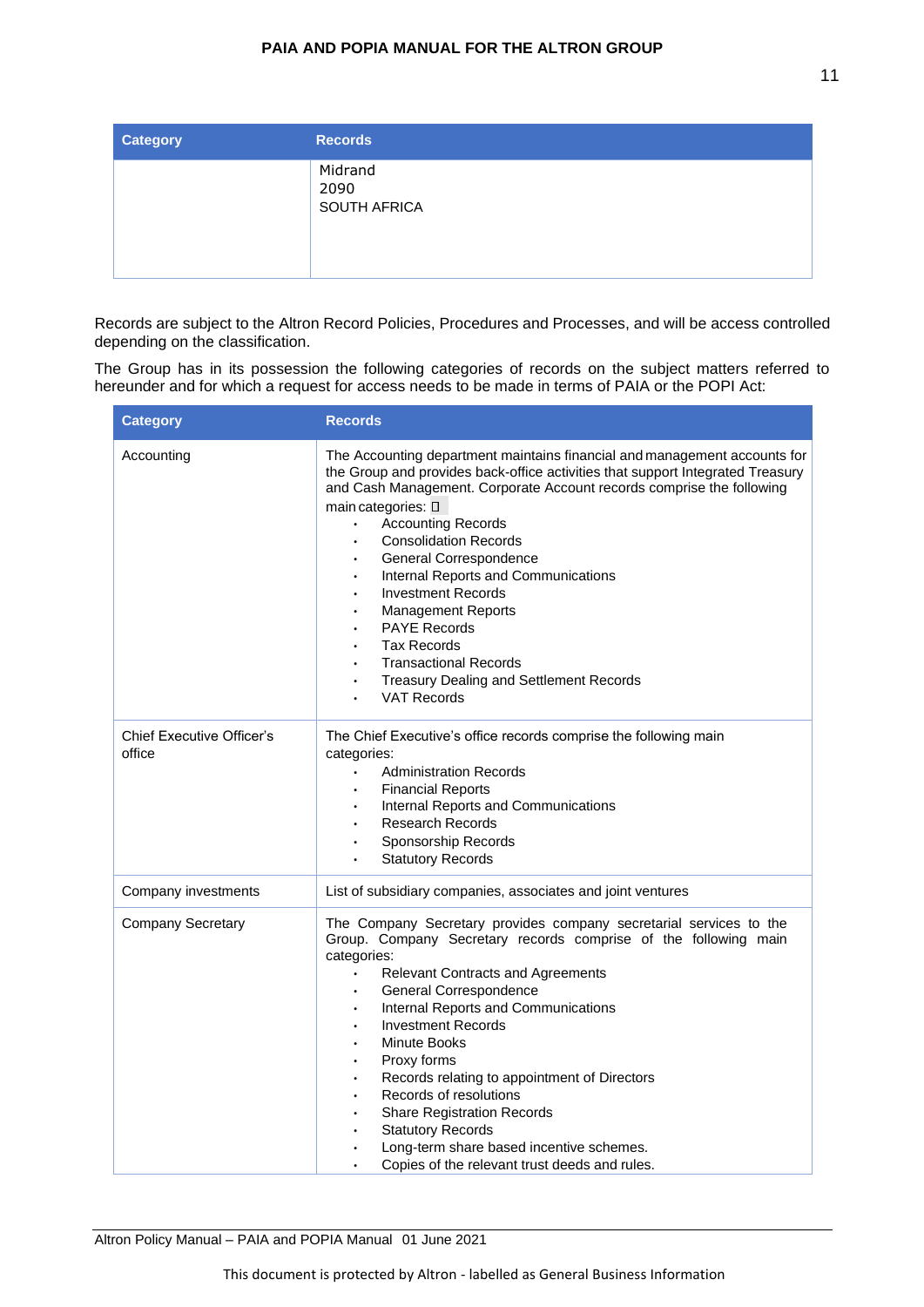| <b>Category</b>                                  | <b>Records</b>                                                                                                                                                                                                                                                                                                                                                                                                                                                                                                                                                                                                                                                                                                                                                                                                                                                                                                                                                                                                                                                                                            |
|--------------------------------------------------|-----------------------------------------------------------------------------------------------------------------------------------------------------------------------------------------------------------------------------------------------------------------------------------------------------------------------------------------------------------------------------------------------------------------------------------------------------------------------------------------------------------------------------------------------------------------------------------------------------------------------------------------------------------------------------------------------------------------------------------------------------------------------------------------------------------------------------------------------------------------------------------------------------------------------------------------------------------------------------------------------------------------------------------------------------------------------------------------------------------|
| <b>Corporate Communications</b><br>and Marketing | The Corporate Communications and Marketing team provide communications<br>and marketing services to the Group. Corporate Communications records<br>consist of the following main categories:<br>Advertising and promotional material<br>Analyst presentations<br>Corporate mission statement<br>Corporate video<br>Memos from the Chairman<br>Press releases<br>Staff magazine<br>Weekly update to staff<br>$\bullet$                                                                                                                                                                                                                                                                                                                                                                                                                                                                                                                                                                                                                                                                                     |
| Group Tax                                        | Group Tax provides advice to the Group on all aspects of taxation. Group Tax<br>records comprise the following main categories:<br><b>Administrative Records</b><br>$\bullet$<br>Corporate, Subject and Country Records<br>٠<br>Internal Reports and Communications<br>$\bullet$<br><b>Tax Records</b><br>$\bullet$                                                                                                                                                                                                                                                                                                                                                                                                                                                                                                                                                                                                                                                                                                                                                                                       |
| Human Capital (HR)<br>Department                 | The Human Capital department's primary objective is to develop and implement<br>a competitive human resource strategy that will support the Group. Human<br>Resource records comprise the following main categories:<br><b>Relevant Contracts</b><br>Disciplinary records<br>Employee benefit Records<br><b>Employee Records</b><br>$\bullet$<br>Employee tax records (IRP 5's)<br>٠<br><b>Employment Equity Records</b><br>٠<br>Employment Equity returns to the Department of Labour<br>General Correspondence<br>General HR Policies and Procedures<br>Health and Safety records<br><b>Labour Relations Records</b><br>Leave records<br><b>Medical Aid records</b><br>Payroll reports<br><b>Pension Records</b><br>Salary records<br><b>SETA</b> records<br>Skills development levies<br>Standard Terms and Conditions of Employment applicable to all<br>Staff<br><b>Statutory Records</b><br><b>Training Records</b><br>UIF<br><b>Workmen's Compensation</b><br>Work skills development plan submitted to the Finance and<br>Accounting Services Sector Education and Training Authority<br>(FASSET) |
| Group Risk and<br>Compliance (GRC)<br>department | GRC's purpose is to provide the Corporate Offices and Operations held<br>through the Group with assurance that risks and compliance issues are being<br>appropriately managed across the Group. GRC records comprise the following<br>main categories:<br>Audit reports<br>$\bullet$<br><b>General Administration Records</b><br>General Correspondence<br>$\bullet$<br><b>Risk Management Records</b><br><b>Compliance related Records</b><br><b>Insurance Records</b>                                                                                                                                                                                                                                                                                                                                                                                                                                                                                                                                                                                                                                   |

This document is protected by Altron - labelled as General Business Information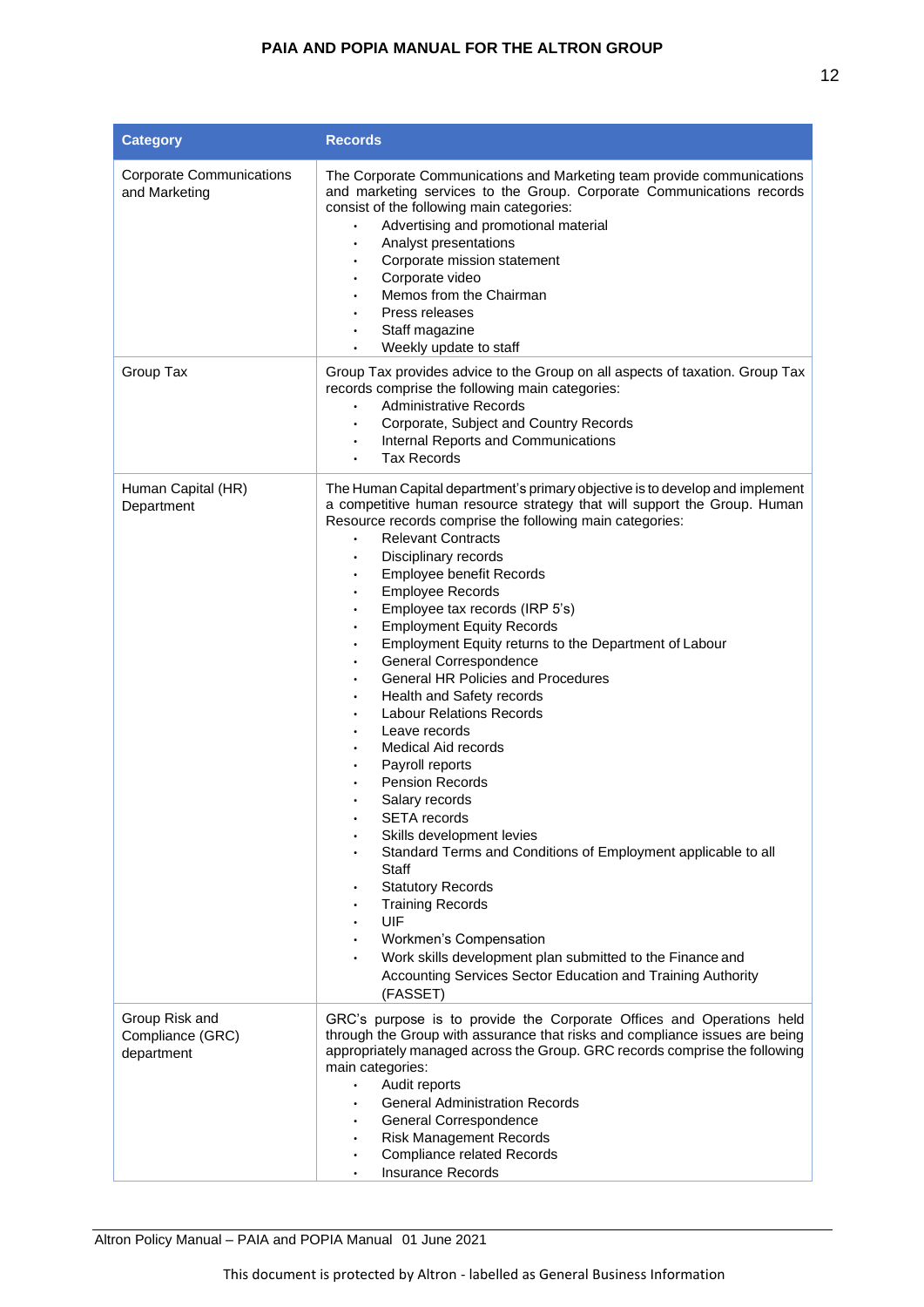| <b>Category</b>                                   | <b>Records</b>                                                                                                                                                                                                                                                                                                                                                                                                                                                                                                                       |
|---------------------------------------------------|--------------------------------------------------------------------------------------------------------------------------------------------------------------------------------------------------------------------------------------------------------------------------------------------------------------------------------------------------------------------------------------------------------------------------------------------------------------------------------------------------------------------------------------|
| <b>IT Governance Committee</b>                    | The IT Governance Committee is responsible for developing, supporting<br>and providing assurance on the implementation of IT policies, procedures,<br>standards and best practice in the Group. IT governance committee<br>records comprise the following main categories:<br><b>Disaster Recovery Plans</b><br>General Correspondence<br>Group wide Contracts and Agreements<br>Policy Records<br>Software Licensing                                                                                                                |
| Legal Department                                  | The Legal department provides assistance with all corporate legal matters<br>material to the Group. Legal department records comprise the following main<br>categories:<br><b>Copies of Agreements</b><br>$\bullet$<br>General Correspondence<br>Immovable Property Records<br>Internal Reports and Communications<br>Legal Records<br><b>Litigation Records</b><br>Intellectual Property Rights Records (Trademarks, Patents,<br>Registered Designs and Copyright)<br><b>Statutory Records</b><br>$\bullet$<br><b>Working Files</b> |
| Medical and Occupational<br><b>Health Service</b> | Certain Group companies provide general clinic services to their employees.<br>Medical records comprise the following main categories:<br><b>Accounting Records</b><br><b>Clinic Policies</b><br><b>Relevant Contracts and Agreements</b><br><b>Employee Records</b><br>General Correspondence<br><b>Medical Policies</b><br><b>Medical Records</b><br>Medical Reference material<br><b>Minutes of Meetings</b>                                                                                                                      |

A person (customer, employee or third party) has the right to request access in terms of section 23 of POPIA:

| <b>Category</b>      | <b>Records</b>                                                                                                                                                                                                                                                                                                                                                                                                                                                                                                                                                                                                                                                                                                                                                                                                                                                                                                                                                                                  |
|----------------------|-------------------------------------------------------------------------------------------------------------------------------------------------------------------------------------------------------------------------------------------------------------------------------------------------------------------------------------------------------------------------------------------------------------------------------------------------------------------------------------------------------------------------------------------------------------------------------------------------------------------------------------------------------------------------------------------------------------------------------------------------------------------------------------------------------------------------------------------------------------------------------------------------------------------------------------------------------------------------------------------------|
| Personal Information | any recorded piece of information relevant to a data subject, including<br>but not limited to the following, which can be in either hard copy or<br>electronic format:<br>race, gender, sex, pregnancy, marital status, nationality, ethnicity, or<br>social origin; colour; sexual orientation; age; physical or mental health<br>and well-being<br>belief, religion, conscience, culture, language and birth, education,<br>medical information, financial information, criminal or employment<br>history<br>an identifying number or symbol<br>disability, personal opinions, blood type, biometric information<br>views or preferences of a person, correspondence of private or<br>confidential nature, views, or opinions of another person<br>name of a person if it appears with other personal information<br>$\bullet$<br>consumer or purchasing pattern<br>e-mail address and physical address, location information or online<br>identifier and telephone number and mobile number. |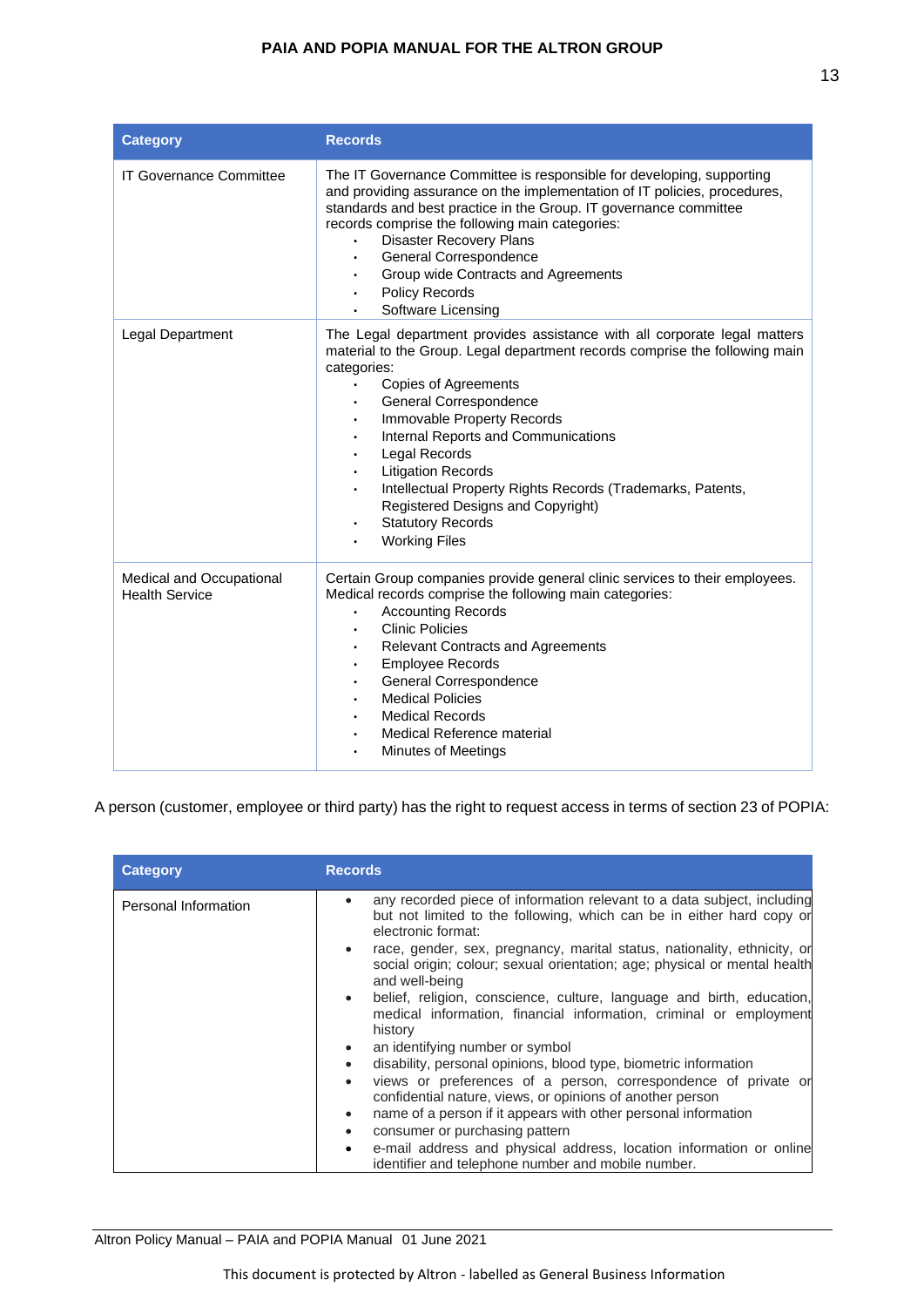| <b>Category</b>              | <b>Records</b>                                                                                                                                                                                                                                                                                                                                                      |
|------------------------------|---------------------------------------------------------------------------------------------------------------------------------------------------------------------------------------------------------------------------------------------------------------------------------------------------------------------------------------------------------------------|
| Special Personal Information | a special category of personal information - is religious or philosophical<br>beliefs, race or ethnic origin, trade union membership, political<br>opinions, health, sex life, criminal behaviour and biometric information.<br>Where personal information is referenced, it will automatically include<br>special personal information unless otherwise indicated. |

# <span id="page-13-0"></span>**6. FORM OF REQUEST: PAIA SECTION 18 AND 53 (1) (ALSO APPLICABLE TO POPI ACT SECTION 23)**

To facilitate the processing of your request, kindly:

- Use the prescribed form (Form C when a request is made to a private body or business), available on the website of the South African Human Rights Commission (SAHRC) at [www.sahrc.org.za.](http://www.sahrc.org.za/)
- Address your request to the Group Information Officer.
- Provide sufficient details to enable the Company to identify:
	- o The record(s) requested;
	- o The requester (and if an agent is lodging the request, proof of capacity);
	- o The form of access required:
		- The postal address, email address or fax number of the requester in the Republic;
		- **.** If the requester wishes to be informed of the decision in any manner (in addition to written) and the manner and particulars thereof;
	- $\circ$  The right which the requester is seeking to exercise or protect with an explanation of the reason the record is required to exercise or protect the right.

Any request for access to records should be submitted on the prescribed form C (a copy of which is attached) which should be sent to the Group Information Officer whose name and address details appear in paragraph 2 hereof.

# <span id="page-13-1"></span>**7. PRESCRIBED FEES AND PROCEDURE: SECTION 54**

The following applies to requests:

- A requestor is required to pay the prescribed fees (R50.00) before a request will be processed;
- If the preparation of the record requested requires more than the prescribed hours (six), a deposit shall be paid (of not more than one third of the access fee which would be payable if the request were granted);
- A requestor may lodge an application with a court against the tender/payment of the request fee and/or deposit;
- Records may be withheld until the fees have been paid.
- The fee structure is available on the website of the South African Human Rights Commission (SAHRC) at [www.sahrc.org.za.](http://www.sahrc.org.za/)

Please note that the correct completion and submission of a Request for Access form does not automatically entitle or allow the requester access to the requested record. An application for access to a record is subject to certain limitations if the requested record falls within a category as specified in section 23 (4)(a) of the POPIA read with Part 3 Chapter 4 of PAIA.

Please further note that if it is reasonably suspected that a requester has obtained access to a record based on the submission of materially incorrect, false or misleading information, legal proceedings may be instituted against such requester.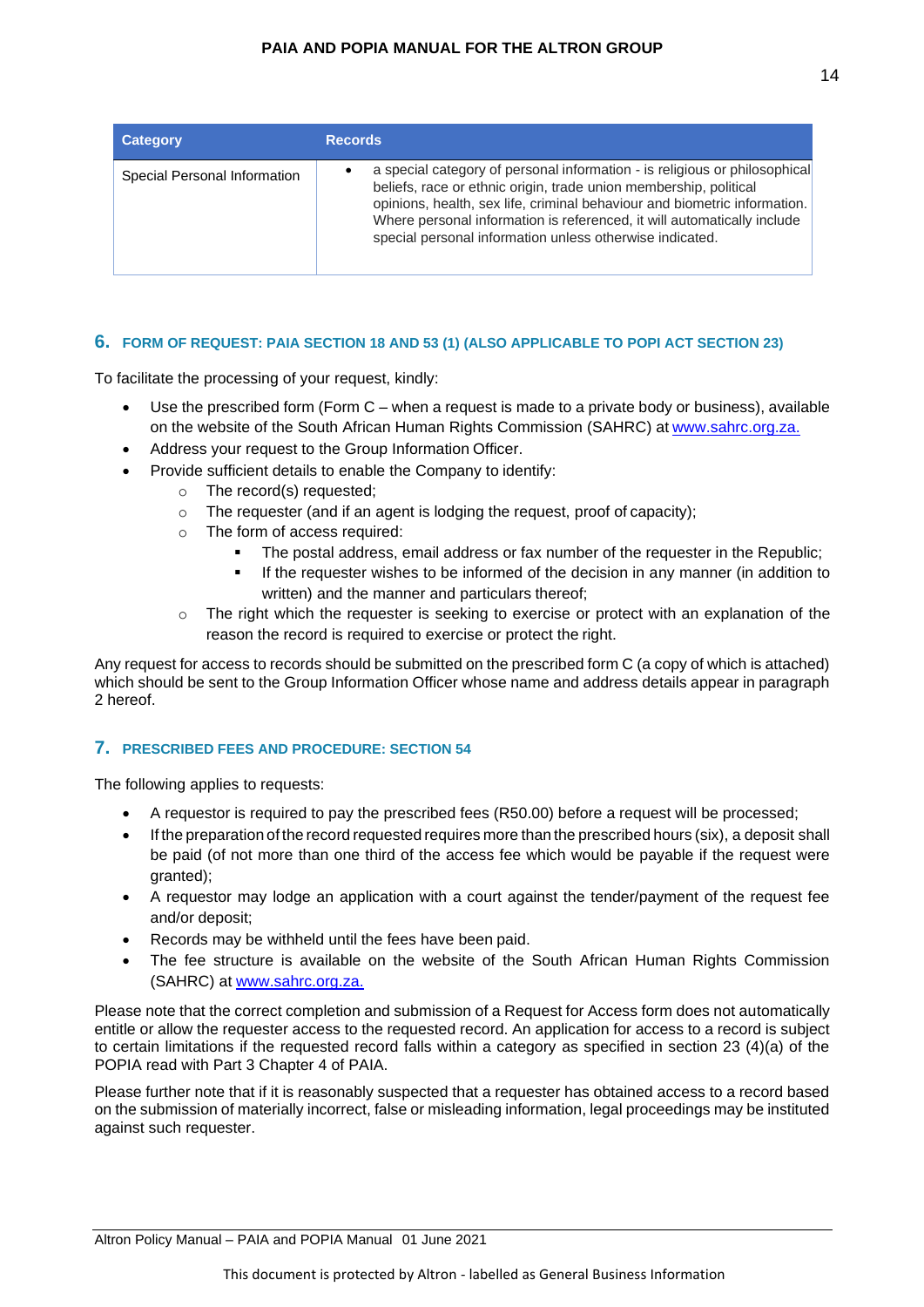If a request for access is successful an access fee will be payable for the search, reproduction and/or preparation of records and which will be calculated based on the fee prescribed under PAIA, an extract of the details of which is attached at the end of this Manual.

#### <span id="page-14-0"></span>**7.1 COMPLETION OF REQUEST FOR ACCESS FORM**

All requesters should take note of the following guidelines when completing the attached Request for Access to Record of a Private Body (refer to Annexure : Form C):

- The form must be completed by filling in all lines and spaces;
- Proof of the identity, in the form of a copy of the requester's identity document, is required to be submitted with the application;
- If the requester is a body corporate, the authority of the person submitting the application on behalf of such body corporate must be proven on the basis of a written authority to be attached;
- Type or print in a clear eligible manner, if a question does not apply indicate so by inserting "N/A" in response to that question, and if there is nothing to disclose in response to a particular question write "NIL" in response thereto;
- If there is insufficient space in the form, add additional folios on which the additional information is provided, clearly indicating to which question this relates.

Request for information will be evaluated and the requester will be notified within 30 days after receipt of the request in the prescribed format of the following:

#### <span id="page-14-1"></span>**7.2 NOTIFICATION OF EXTENSION PERIOD (IF REQUIRED)**

Requesters must take note that in terms of PAIA, the 30 days period mentioned above may be extended for a further period of not more than 30 days under certain circumstances (details will be provided together with the notification of such extension).

#### <span id="page-14-2"></span>**7.3 THE ACCESS FEES AND/OR DEPOSIT**

The requester will be informed of the access fee or deposit (if any) which is payable for having access to the records and for the search, reproduction and/or preparation work involved, the account details and of the methods in which payment may be made. In addition, a deposit may be requested which is fully refundable if the application is ultimately refused.

### <span id="page-14-3"></span>**7.4 DECISION ON REQUEST**

The requester will be informed whether or not the application for access has been denied, or granted. In the event that the application is refused, the requester will be given adequate reasons for the refusal and will be informed that the requester may lodge an application with a Court (if a PAIA request) or the Information Regulator (if a POPIA) against the refusal of the application, as well as the procedure (including the period) for lodging such application.

#### <span id="page-14-4"></span>**7.5 GROUNDS FOR REFUSAL**

The Group may legitimately refuse to grant access to a requested record that falls within a certain category. Grounds on which the Group may refuse include:

- Protecting personal information that the Group hold about a third person (who is a natural person), including a deceased person, from unreasonable disclosure;
- Protecting commercial information that the Group holds about a third party or the Group (for example trade secrets, financial, commercial, scientific or technical information that may harm the commercial or financial interests of the Group or the third party);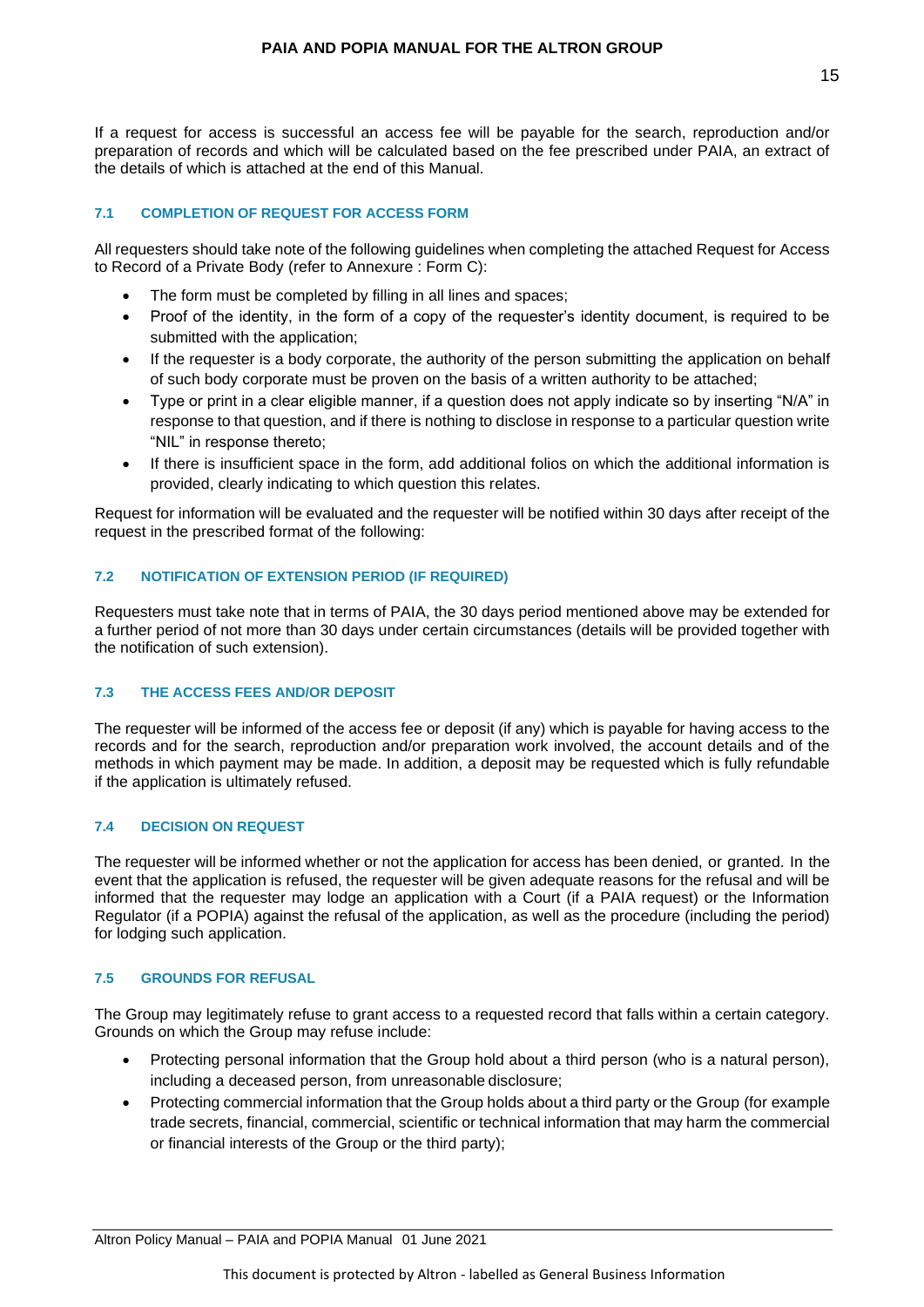- If disclosure of the record would result in a breach of a duty of confidence owed to a third party in terms of an agreement;
- If disclosure of the record would endanger the life or physical safety of an individual;
- If disclosure of the record would prejudice or impair the security of property or means of transport;
- If disclosure of the record would prejudice or impair the protection of a person in accordance with a witness protection scheme;
- If disclosure of the record would prejudice or impair the protection of the safety of the public;
- The record is privileged from production in legal proceedings, unless the legal privilege has been waived;
- Disclosure of the record (containing trade secrets, financial, commercial, scientific, or technical information) would harm the commercial or financial interests of the Group;
- Disclosure of the record would put the Group at a disadvantage in contractual or other negotiations or prejudice it in commercial competition;
- The record is a computer program which is owned by the Group and protected by Copyright;
- The record contains information about research being carried out or about to be carried out on behalf of a third party of the Group and/or
- Information not yet in the public domain

### <span id="page-15-0"></span>**7.6 RECORDS THAT CANNOT BE FOUND OR DO NOT EXIST**

If the Group has searched for a record and it is believed that the record either does not exist or cannot be found, the requester will be notified by way of an affidavit or affirmation. This will include the steps that were taken to try and locate the record.

### <span id="page-15-1"></span>**8. THIRD PARTY INFORMATION**

If access is requested to a record that contains information about a third party, the Group is obliged to attempt to contact this third party to inform them of the request. This enables the third party the opportunity of responding by either consenting to the access or by providing reasons why the access should be denied.

In the event of the third party furnishing reasons for the support or denial of access, our designated Group Information Officer will consider these reasons in determining whether access should be granted, or not.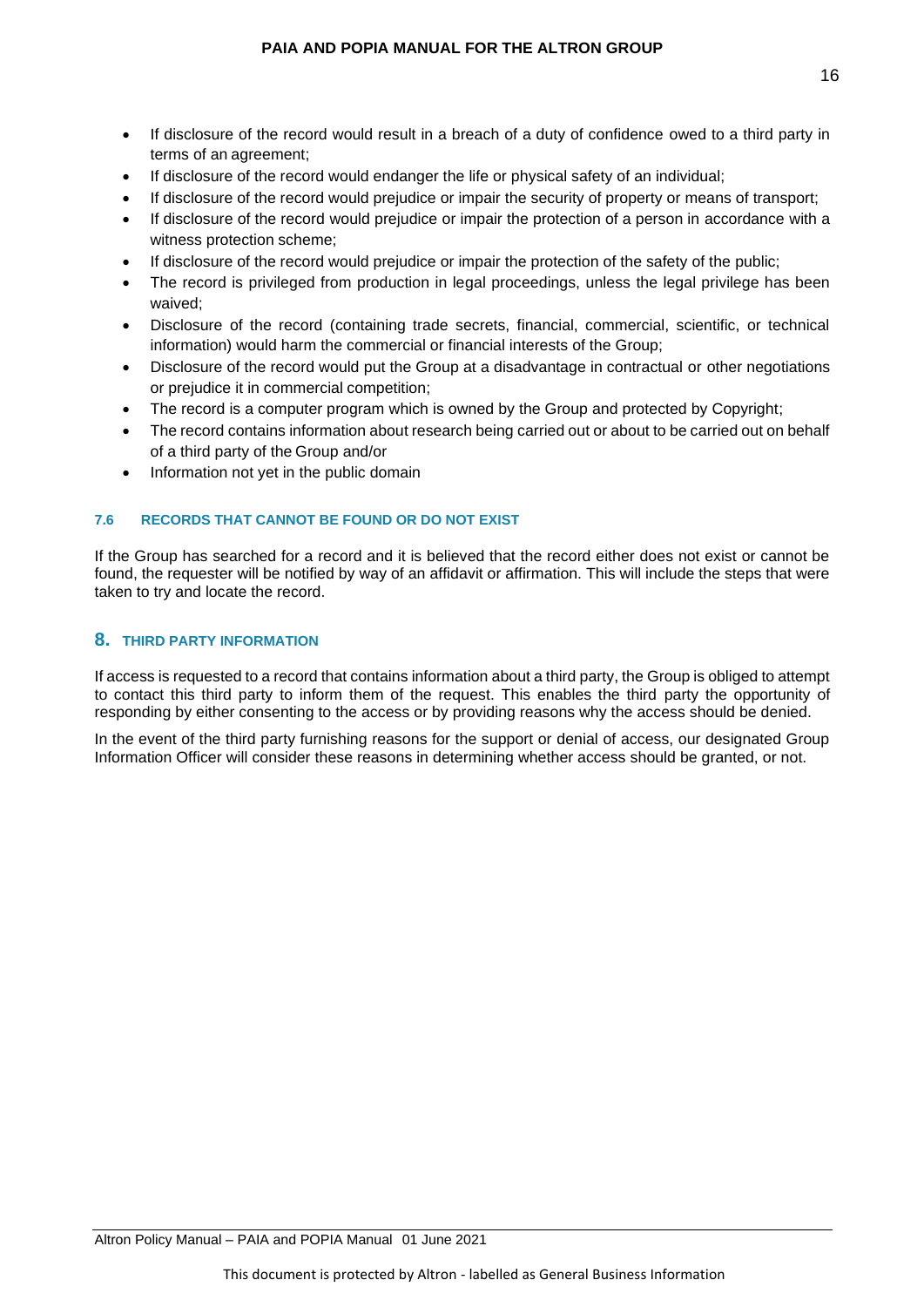#### <span id="page-16-0"></span>**ANNEXURE A : PAIA FORM C : REQUEST FOR ACCESS TO RECORED OF PRIVATE BODY**

# REQUEST FOR ACCESS TO RECORD OF PRIVATE BODY

(Section 53(1) of the Promotion of Access to Information Act, 2000 (Act No. 2 of 2000) – also applicable to the POPI Act in terms of section 25)

# [Regulation 10]

### A: Particulars of private body

The Head:

# B: Particulars of person requesting access to the record

| (a) | The particulars of the person who requests access to the record must be given below.                |
|-----|-----------------------------------------------------------------------------------------------------|
| (b) | The address and/or fax number in the Republic to which the information is to be sent must be given. |
| (c) | Proof of the capacity in which the request is made, if applicable, must be attached.                |

Full names and surname:

Identity number:

Postal address:

Fax number:

Telephone number:

E-mail address:

Capacity in which request is made, when made on behalf of another person: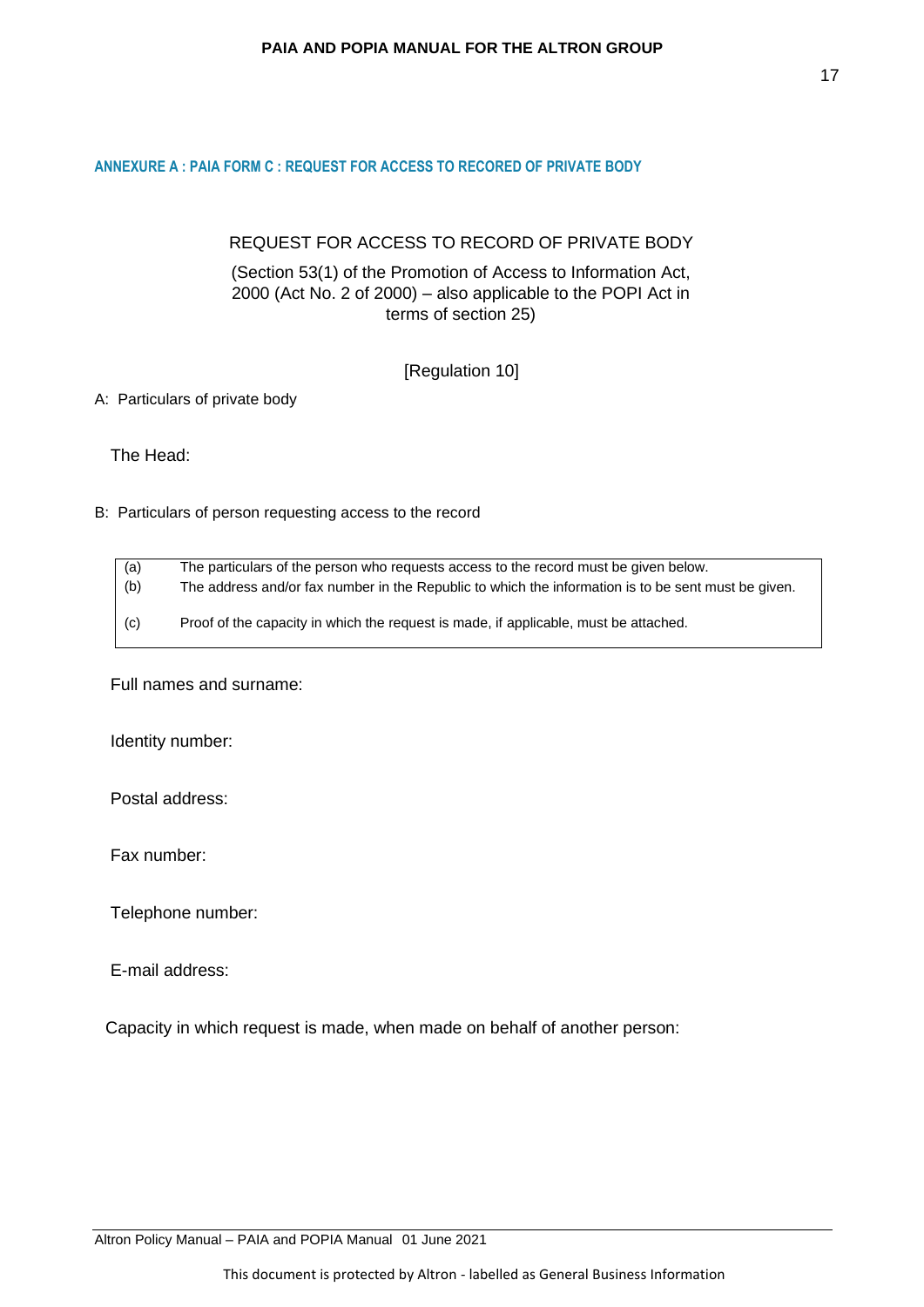C: Particulars of person on whose behalf request is made

This section must be completed *ONLY if* a request *for information is* made on behalf of *another* person. If a request is for records containing personal information, the request must be made by the person to whom the personal information relates unless exceptional circumstances can be proven

Full names and

surname:

Identity number:

#### D: Particulars of record

- (a) Provide full particulars of the record to which access is requested, including the reference number if that is known to you, to enable the record to be located.
- (b) If the provided space is inadequate, please continue on a separate folio and attach it to this form. The requester must sign all the additional folios.
- Description of record or relevant part of the record:
- Reference number, if available:
- Any further particulars of record:
- E: Fees
	- (a) A request for access to a record, other *than the initial request to confirm the existence of* a record containing personal information about
	- yourself, will be processed only after a request fee has been paid.
	- (b) You will be *notified of* the amount required to be paid as the request fee.
	- (c) The fee payable for access to a record depends *on* the form *in which* access is required and the reasonable time *required* to search for and prepare a record.
	- (d) If you qualify for exemption *of* the payment *of* any fee, please state the reason for exemption.

Reason for exemption from payment of fees:

F: Form of access to record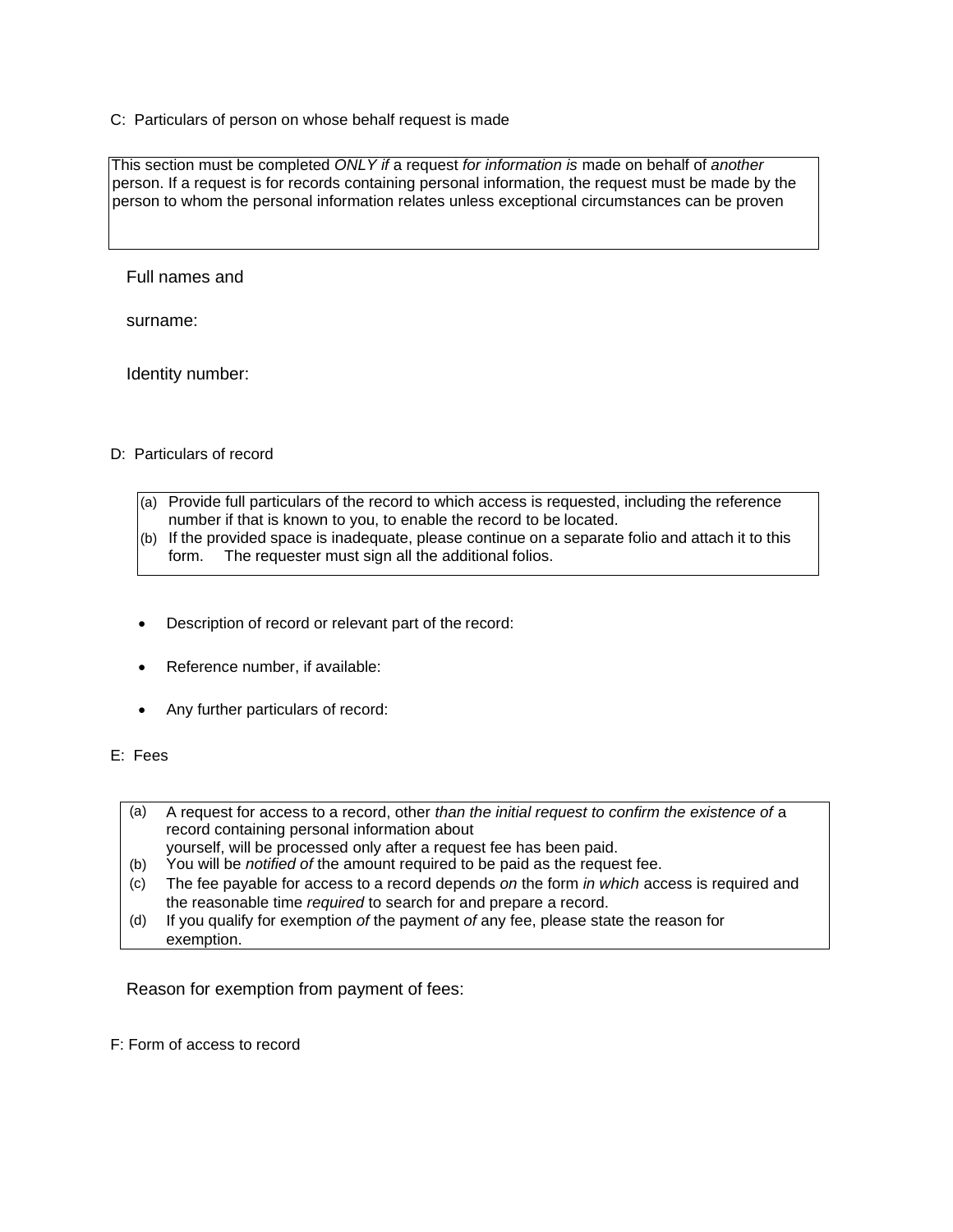If you are prevented by a disability to read, view or listen to the record in the form of access provided for in 1 to 4 hereunder, state your disability and indicate in which form the record is required.

| Disability:<br>Form in which record is<br>required:            | Form in which record is<br>required |  |
|----------------------------------------------------------------|-------------------------------------|--|
| Mark the appropriate box with an X.                            |                                     |  |
|                                                                |                                     |  |
| NOTES:                                                         |                                     |  |
| (a) Compliance with your request in the specified form may     |                                     |  |
| depend on the form in which the record is available.           |                                     |  |
| (b) Access in the form requested may be refused in certain     |                                     |  |
| circumstances. In such a case you will be informed if          |                                     |  |
| access will be granted in another form.                        |                                     |  |
| (c) The fee payable for access for the record, if any, will be |                                     |  |
| determined partly by the form in which access is               |                                     |  |
| requested.                                                     |                                     |  |

| 1. If the record is in written or printed form:                                                                                                                          |                                                                                               |  |                                                         |  |                                                                         |                                 |  |
|--------------------------------------------------------------------------------------------------------------------------------------------------------------------------|-----------------------------------------------------------------------------------------------|--|---------------------------------------------------------|--|-------------------------------------------------------------------------|---------------------------------|--|
|                                                                                                                                                                          | copy of record*                                                                               |  | inspection of record                                    |  |                                                                         |                                 |  |
|                                                                                                                                                                          | 2. If record consists of visual images - this includes photographs, slides, video recordings, |  |                                                         |  |                                                                         |                                 |  |
|                                                                                                                                                                          | computer-generated images, sketches, etc.)                                                    |  |                                                         |  |                                                                         |                                 |  |
|                                                                                                                                                                          | view the images                                                                               |  | copy of the images"                                     |  |                                                                         | transcription of the<br>images* |  |
|                                                                                                                                                                          | 3. If record consists of recorded words or information which can be reproduced in sound:      |  |                                                         |  |                                                                         |                                 |  |
|                                                                                                                                                                          | listen to the soundtrack<br>transcription of soundtrack*                                      |  |                                                         |  |                                                                         |                                 |  |
|                                                                                                                                                                          | written or printed document<br>audio cassette                                                 |  |                                                         |  |                                                                         |                                 |  |
| 4. If record is held on computer or in an electronic or machine-readable form:                                                                                           |                                                                                               |  |                                                         |  |                                                                         |                                 |  |
|                                                                                                                                                                          | printed copy of record*                                                                       |  | printed copy of information<br>derived from the record" |  | copy in computer readable form <sup>*</sup><br>(stiffy or compact disc) |                                 |  |
| 'If you requested a copy or transcription of a record (above), do you wish the copy<br>or transcription to be posted to you?<br><b>YES</b><br>NO.<br>Postage is payable. |                                                                                               |  |                                                         |  |                                                                         |                                 |  |

G: Particulars of right to be exercised or protected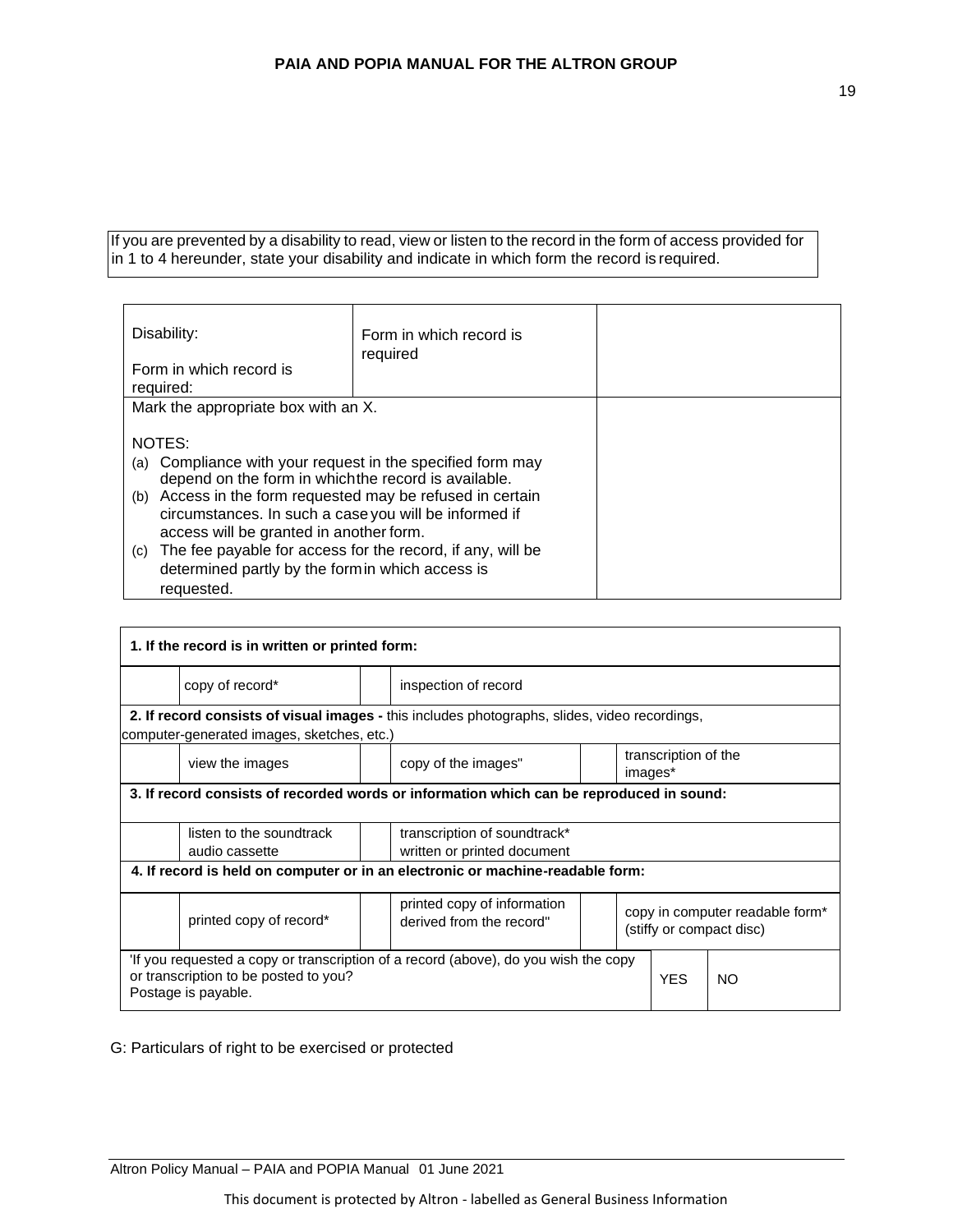If the provided space is inadequate, please continue on a separate folio and attach it to this form. The requester must sign all the additional folios.

- - Indicate which right is to be exercised or protected:
- •
- Explain why the record requested is required for the exercise or protection of the aforementioned right:

H: Notice of decision regarding request for access

You will be notified in writing whether your request has been approved/denied. If you wish to be informed in another manner, please specify the manner and provide the necessary particulars to enable compliance with your request.

How would you prefer to be informed of the decision regarding your request for access to the record?

Signed at…………………………… this………… day of …………………………… 20…………

SIGNATURE OF REQUESTER / PERSON ON WHOSE BEHALF REQUEST IS MADE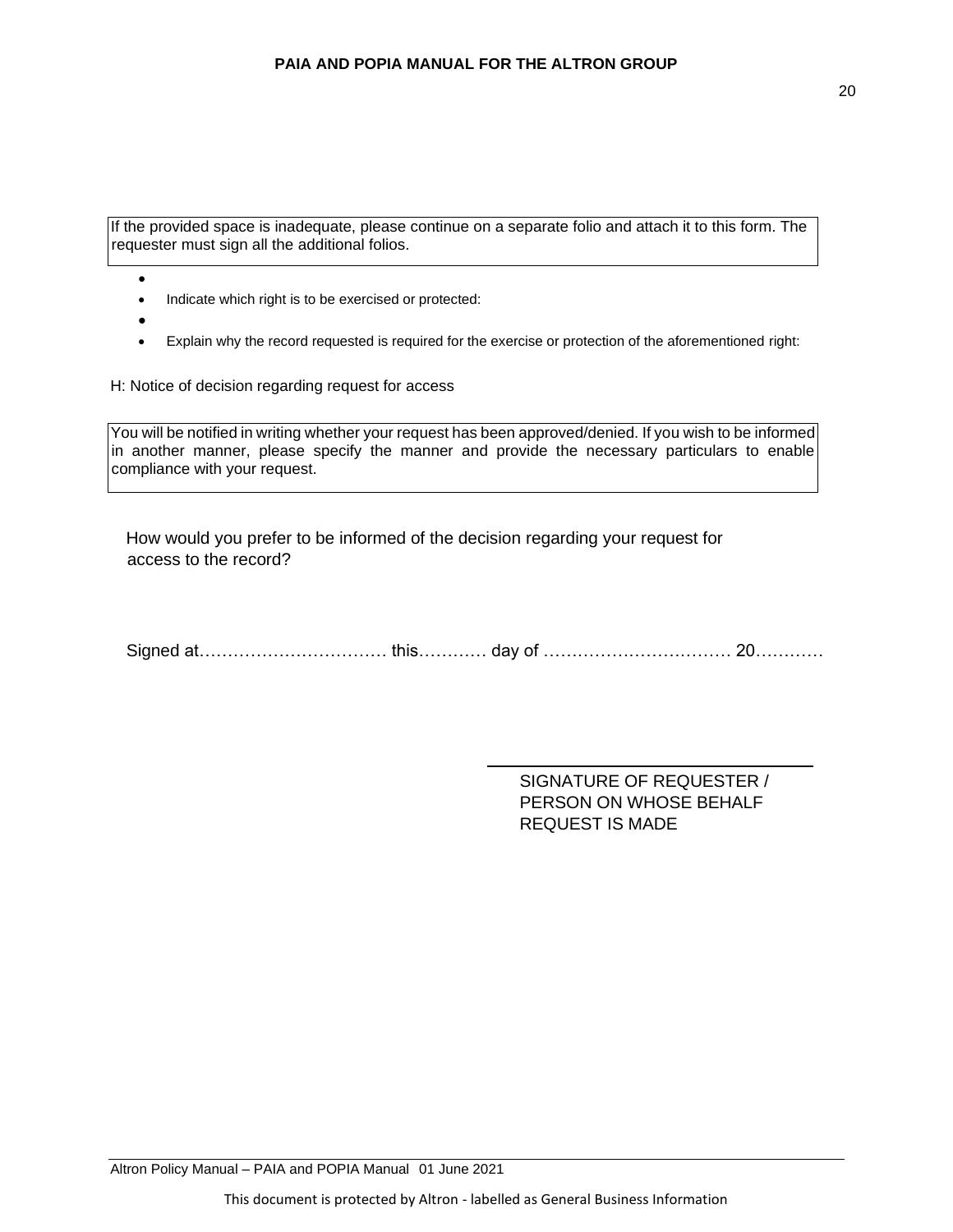#### **ANNEXURE B: POPIA FORM 1: OBJECTION TO THE PROCESSING OF PERSONAL INFORMATION**

# **OBJECTION TO THE PROCESSING OF PERSONAL INFORMATION IN TERMS OF SECTION 11(3) OF THE PROTECTION OF PERSONAL INFORMATION ACT, 2013 (ACT NO. 4 OF 2013)**

# <span id="page-20-0"></span>**REGULATIONS RELATING TO THE PROTECTION OF PERSONAL INFORMATION, 2018** [Regulation 2]

*Note:*

- *1. Affidavits or other documentary evidence as applicable in support of the objection may be attached.*
- *2. If the space provided for in this Form is inadequate, submit information as an Annexure to this Form and sign each page.*
- *3. Complete as is applicable.*

| $\mathbf{A}$                                                        | <b>DETAILS OF DATA SUBJECT</b>      |
|---------------------------------------------------------------------|-------------------------------------|
| Name(s) and surname/<br>registered<br>name of data subject:         |                                     |
| Unique Identifier/<br><b>Identity Number</b>                        |                                     |
| Residential, postal or<br>business address:                         |                                     |
|                                                                     | Code (                              |
| <b>Contact number(s):</b>                                           |                                     |
| Fax number / E-mail<br>address:                                     |                                     |
|                                                                     |                                     |
| B                                                                   | <b>DETAILS OF RESPONSIBLE PARTY</b> |
| Name(s) and<br>surname/ Registered<br>name of responsible<br>party: |                                     |
| <b>Residential, postal or</b><br>business address:                  |                                     |
|                                                                     |                                     |
| <b>Contact number(s):</b>                                           | Code                                |

Altron Policy Manual – PAIA and POPIA Manual 01 June 2021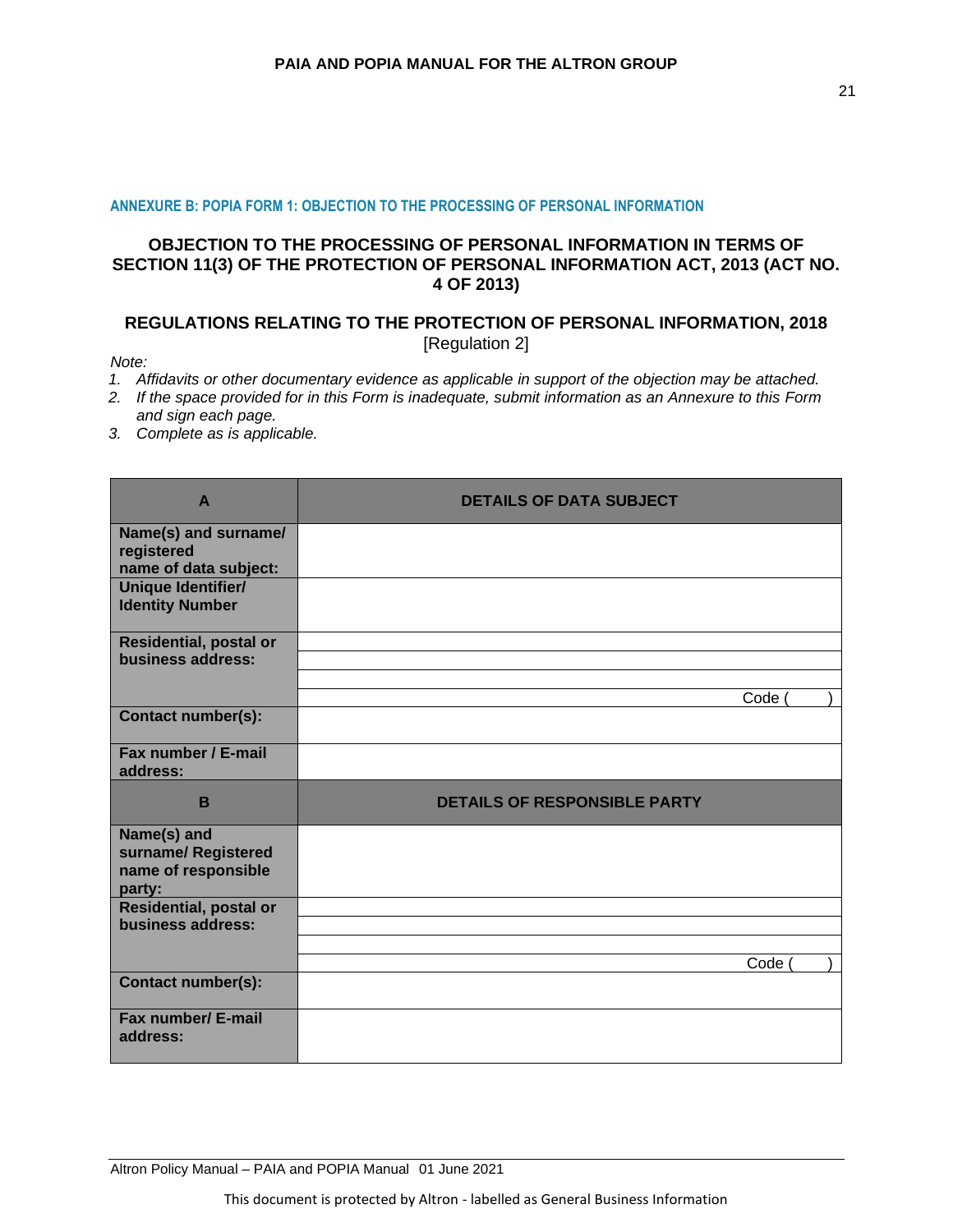| REASONS FOR OBJECTION IN TERMS OF SECTION 11(1)(d) to (f)<br>(Please provide detailed reasons for the objection) |
|------------------------------------------------------------------------------------------------------------------|
|                                                                                                                  |
|                                                                                                                  |
|                                                                                                                  |
|                                                                                                                  |
|                                                                                                                  |
|                                                                                                                  |
|                                                                                                                  |
|                                                                                                                  |
|                                                                                                                  |

Signed at .......................................... this ...................... day of ...........................20………...

............................................................ *Signature of data subject/designated person*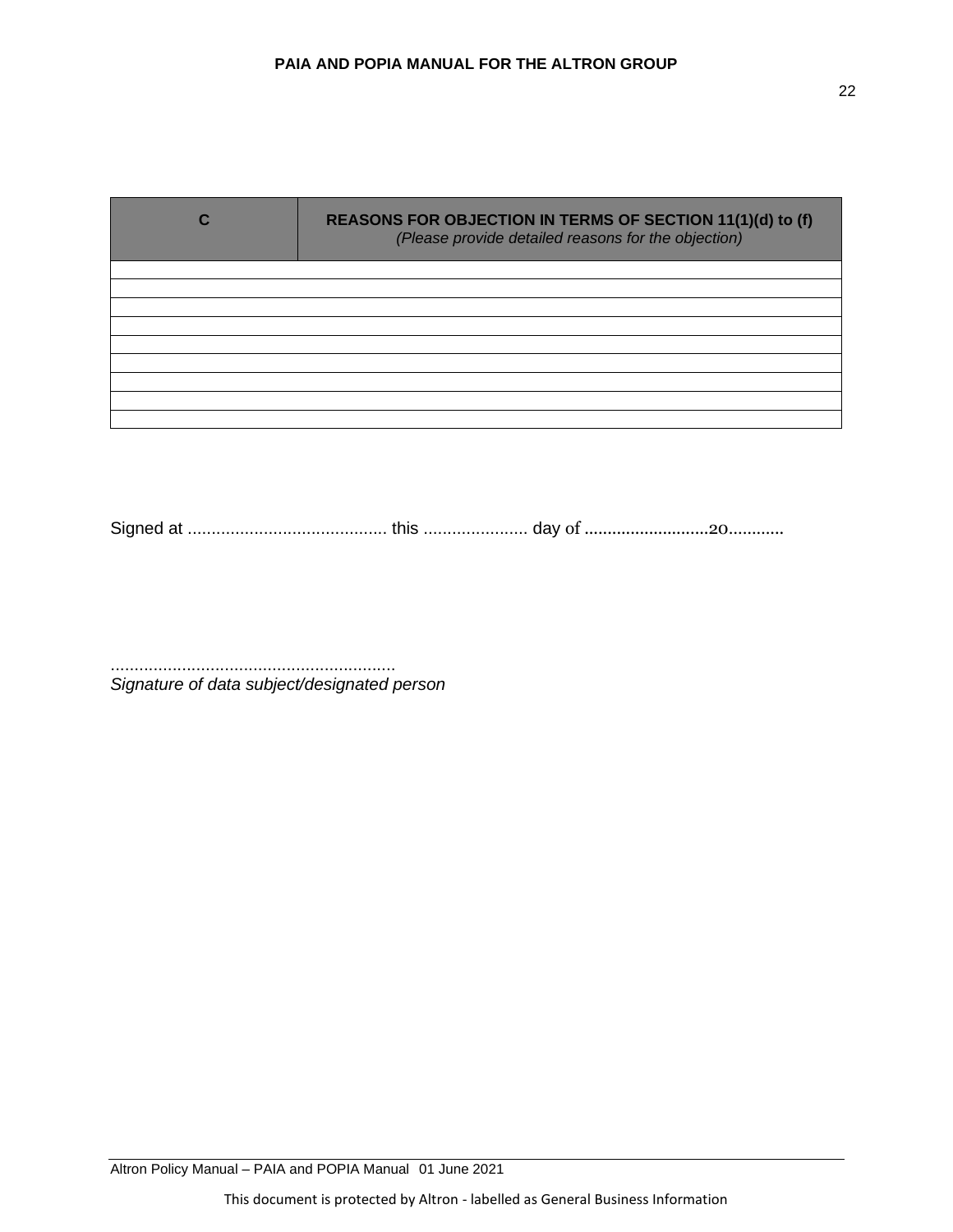#### **ANNEXURE C : POPIA FORM 2 : REQUEST FOR CORRECTION OR DELETION OF PERSONAL INFORMATION**

# <span id="page-22-0"></span>**REQUEST FOR CORRECTION OR DELETION OF PERSONAL INFORMATION OR DESTROYING OR DELETION OF RECORD OF PERSONAL INFORMATION IN TERMS OF SECTION 24(1) OF THE PROTECTION OF PERSONAL INFORMATION ACT, 2013 (ACT NO. 4 OF 2013)**

# **REGULATIONS RELATING TO THE PROTECTION OF PERSONAL INFORMATION, 2018** [Regulation 3]

*Note:*

- *1. Affidavits or other documentary evidence as applicable in support of the request may be attached.*
- *2. If the space provided for in this Form is inadequate, submit information as an Annexure to this Form and sign each page.*
- *3. Complete as is applicable.*

Mark the appropriate box with an "x".

#### **Request for:**



Correction or deletion of the personal information about the data subject which is in possession or under the control of the responsible party.



Destroying or deletion of a record of personal information about the data subject which is

in possession or under the control of the responsible party and who is no longer authorised to retain the record of information.

| $\overline{A}$                                                               | <b>DETAILS OF DATA SUBJECT</b>      |      |  |
|------------------------------------------------------------------------------|-------------------------------------|------|--|
| Name(s) and surname/<br>registered                                           |                                     |      |  |
| name of data subject:<br><b>Unique Identifier/</b><br><b>Identity Number</b> |                                     |      |  |
| <b>Residential, postal or</b><br>business address:                           |                                     |      |  |
|                                                                              |                                     | Code |  |
| <b>Contact number(s):</b>                                                    |                                     |      |  |
| Fax number / E-mail<br>address:                                              |                                     |      |  |
| B                                                                            | <b>DETAILS OF RESPONSIBLE PARTY</b> |      |  |
| Name(s) and<br>surname/ Registered                                           |                                     |      |  |

Altron Policy Manual – PAIA and POPIA Manual 01 June 2021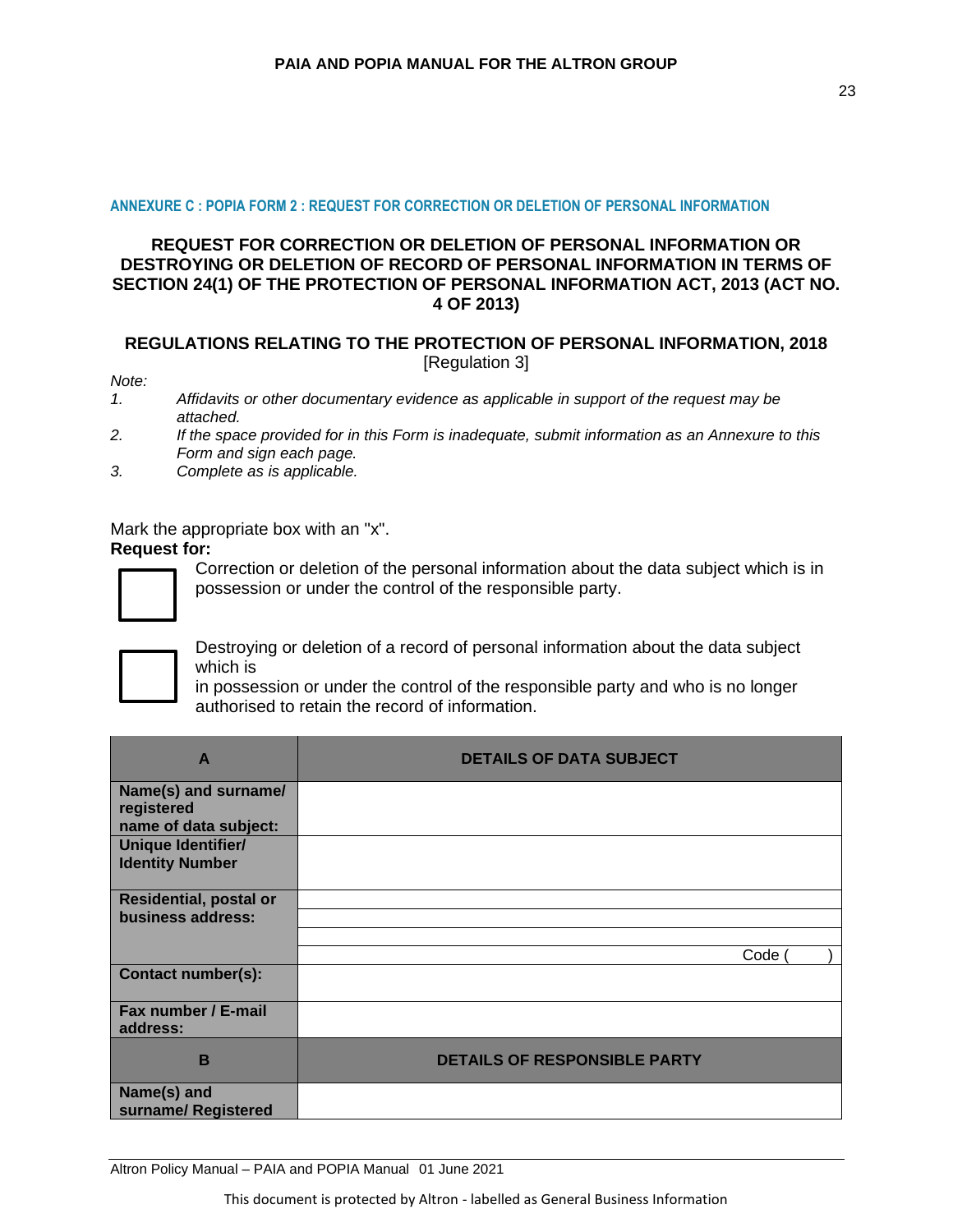| name of responsible                          |                                                                                                                                                                                                                                                                                                                                                                                                                                                                                                           |
|----------------------------------------------|-----------------------------------------------------------------------------------------------------------------------------------------------------------------------------------------------------------------------------------------------------------------------------------------------------------------------------------------------------------------------------------------------------------------------------------------------------------------------------------------------------------|
| party:                                       |                                                                                                                                                                                                                                                                                                                                                                                                                                                                                                           |
| <b>Residential, postal or</b>                |                                                                                                                                                                                                                                                                                                                                                                                                                                                                                                           |
| business address:                            |                                                                                                                                                                                                                                                                                                                                                                                                                                                                                                           |
|                                              |                                                                                                                                                                                                                                                                                                                                                                                                                                                                                                           |
|                                              | Code                                                                                                                                                                                                                                                                                                                                                                                                                                                                                                      |
| <b>Contact number(s):</b>                    |                                                                                                                                                                                                                                                                                                                                                                                                                                                                                                           |
| Fax number/ E-mail                           |                                                                                                                                                                                                                                                                                                                                                                                                                                                                                                           |
| address:                                     |                                                                                                                                                                                                                                                                                                                                                                                                                                                                                                           |
|                                              |                                                                                                                                                                                                                                                                                                                                                                                                                                                                                                           |
| C                                            | <b>INFORMATION TO BE CORRECTED/DELETED/ DESTRUCTED/</b><br><b>DESTROYED</b>                                                                                                                                                                                                                                                                                                                                                                                                                               |
|                                              |                                                                                                                                                                                                                                                                                                                                                                                                                                                                                                           |
|                                              |                                                                                                                                                                                                                                                                                                                                                                                                                                                                                                           |
|                                              |                                                                                                                                                                                                                                                                                                                                                                                                                                                                                                           |
|                                              |                                                                                                                                                                                                                                                                                                                                                                                                                                                                                                           |
|                                              |                                                                                                                                                                                                                                                                                                                                                                                                                                                                                                           |
|                                              |                                                                                                                                                                                                                                                                                                                                                                                                                                                                                                           |
|                                              |                                                                                                                                                                                                                                                                                                                                                                                                                                                                                                           |
| D                                            | <b>REASONS FOR *CORRECTION OR DELETION OF THE PERSONAL</b><br><b>INFORMATION ABOUT THE DATA SUBJECT IN TERMS OF SECTION</b><br>24(1)(a) WHICH IS IN POSSESSION OR UNDER THE CONTROL OF THE<br><b>RESPONSIBLE PARTY; and or</b><br><b>REASONS FOR *DESTRUCTION OR DELETION OF A RECORD OF</b><br>PERSONAL INFORMATION ABOUT THE DATA SUBJECT IN TERMS OF<br>SECTION 24(1)(b) WHICH THE RESPONSIBLE PARTY IS NO LONGER<br><b>AUTHORISED TO RETAIN.</b><br>(Please provide detailed reasons for the request) |
|                                              |                                                                                                                                                                                                                                                                                                                                                                                                                                                                                                           |
|                                              |                                                                                                                                                                                                                                                                                                                                                                                                                                                                                                           |
|                                              |                                                                                                                                                                                                                                                                                                                                                                                                                                                                                                           |
|                                              |                                                                                                                                                                                                                                                                                                                                                                                                                                                                                                           |
|                                              |                                                                                                                                                                                                                                                                                                                                                                                                                                                                                                           |
|                                              |                                                                                                                                                                                                                                                                                                                                                                                                                                                                                                           |
|                                              |                                                                                                                                                                                                                                                                                                                                                                                                                                                                                                           |
|                                              |                                                                                                                                                                                                                                                                                                                                                                                                                                                                                                           |
| Signature of data subject/ designated person |                                                                                                                                                                                                                                                                                                                                                                                                                                                                                                           |